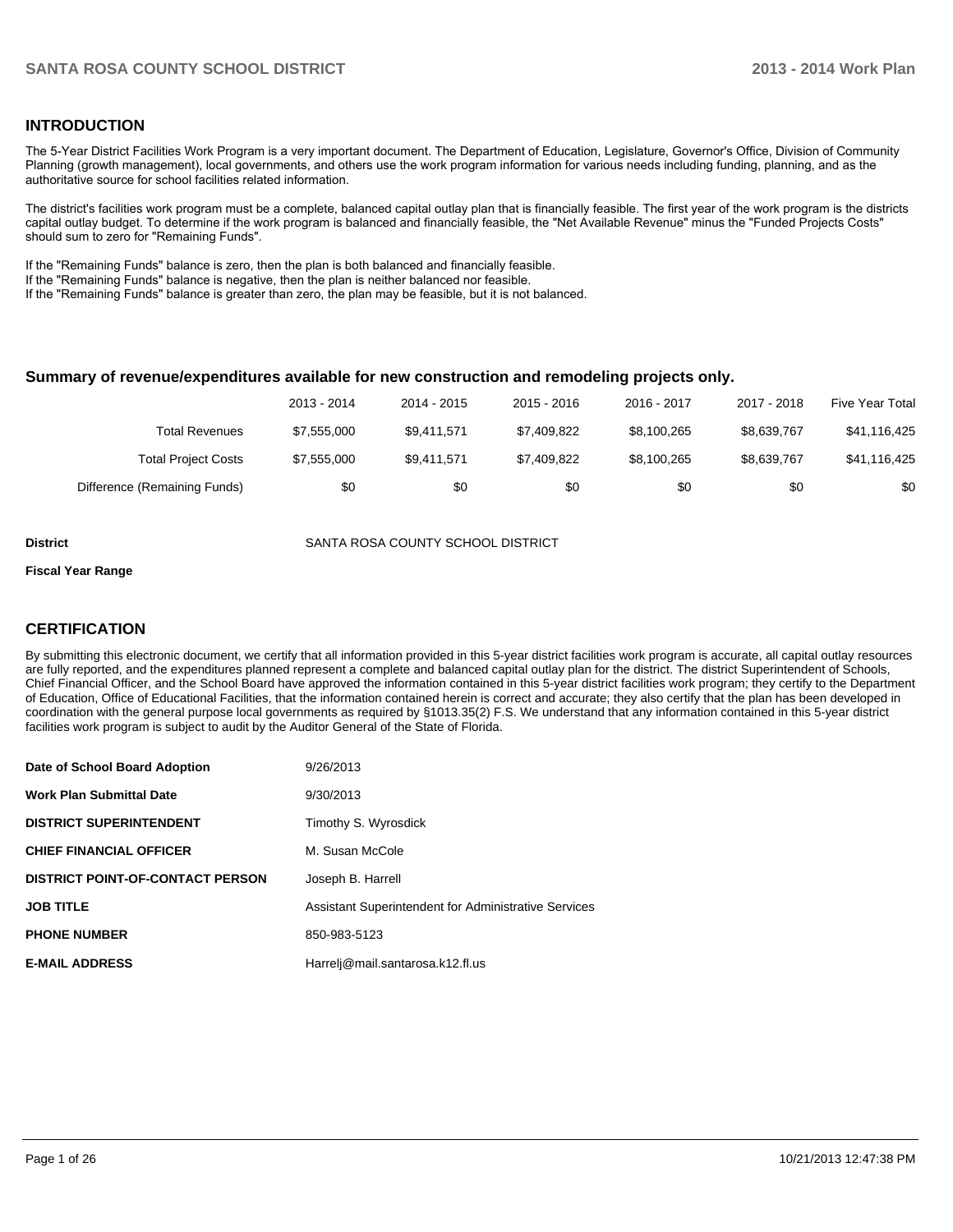## **Expenditures**

### **Expenditure for Maintenance, Repair and Renovation from 1.50-Mills and PECO**

Annually, prior to the adoption of the district school budget, each school board must prepare a tentative district facilities work program that includes a schedule of major repair and renovation projects necessary to maintain the educational and ancillary facilities of the district.

| Item                                                                                                                                                                                                                                                                                                                                                                                                                                                                                                                                                                                                                                                                                                                                                                                                                                                                                                | 2013 - 2014<br><b>Actual Budget</b> | $2014 - 2015$<br>Projected | 2015 - 2016<br>Projected | 2016 - 2017<br>Projected | 2017 - 2018<br>Projected | <b>Total</b> |
|-----------------------------------------------------------------------------------------------------------------------------------------------------------------------------------------------------------------------------------------------------------------------------------------------------------------------------------------------------------------------------------------------------------------------------------------------------------------------------------------------------------------------------------------------------------------------------------------------------------------------------------------------------------------------------------------------------------------------------------------------------------------------------------------------------------------------------------------------------------------------------------------------------|-------------------------------------|----------------------------|--------------------------|--------------------------|--------------------------|--------------|
| <b>HVAC</b>                                                                                                                                                                                                                                                                                                                                                                                                                                                                                                                                                                                                                                                                                                                                                                                                                                                                                         | \$0                                 | \$0                        | \$0                      | \$0                      | \$0                      | \$0          |
| No Locations for this expenditure.<br>Locations:                                                                                                                                                                                                                                                                                                                                                                                                                                                                                                                                                                                                                                                                                                                                                                                                                                                    |                                     |                            |                          |                          |                          |              |
| Flooring                                                                                                                                                                                                                                                                                                                                                                                                                                                                                                                                                                                                                                                                                                                                                                                                                                                                                            | \$0                                 | \$0                        | \$0                      | \$0                      | \$0                      | \$0          |
| No Locations for this expenditure.<br>Locations:                                                                                                                                                                                                                                                                                                                                                                                                                                                                                                                                                                                                                                                                                                                                                                                                                                                    |                                     |                            |                          |                          |                          |              |
| Roofing                                                                                                                                                                                                                                                                                                                                                                                                                                                                                                                                                                                                                                                                                                                                                                                                                                                                                             | \$0                                 | \$0                        | \$0                      | \$0                      | \$0                      | \$0          |
| Locations:<br>No Locations for this expenditure.                                                                                                                                                                                                                                                                                                                                                                                                                                                                                                                                                                                                                                                                                                                                                                                                                                                    |                                     |                            |                          |                          |                          |              |
| Safety to Life                                                                                                                                                                                                                                                                                                                                                                                                                                                                                                                                                                                                                                                                                                                                                                                                                                                                                      | \$0                                 | \$0                        | \$27,637                 | \$86,610                 | \$207,613                | \$321,860    |
| Locations:<br>ADMINISTRATIVE SUPPORT SERVICES, AVALON MIDDLE, BAGDAD ELEMENTARY, BENNETT C. RUSSELL ELEMENTARY,<br>BERRYHILL ADMINISTRATIVE COMPLEX, BERRYHILL ELEMENTARY, CENTRAL SCHOOL, CHUMUCKLA ELEMENTARY, EAST MILTON<br>ELEMENTARY, GULF BREEZE ELEMENTARY, GULF BREEZE MIDDLE, GULF BREEZE SENIOR HIGH, HOLLEY NAVARRE PRIMARY,<br>HOLLEY-NAVARRE INTERMEDIATE, HOLLEY-NAVARRE MIDDLE, JAY ELEMENTARY, JAY JUNIOR SENIOR HIGH, LOCKLIN<br>TECHNICAL CENTER, MARTIN LUTHER KING MIDDLE, MILTON SENIOR HIGH, MUNSON ELEMENTARY, NAVARRE SENIOR HIGH,<br>ORIOLE BEACH ELEMENTARY, PACE SENIOR HIGH, PEA RIDGE ELEMENTARY, R HOBBS MIDDLE, S S DIXON INTERMEDIATE, S S<br>DIXON PRIMARY, SANTA ROSA SUPERINTENDENT'S OFFICE, T R JACKSON ESE PRE-K/FULL SERVICE CENTER, THOMAS L SIMS<br>MIDDLE, W H RHODES ELEMENTARY, WEST NAVARRE INTERMEDIATE, WEST NAVARRE PRIMARY, WOODLAWN BEACH MIDDLE |                                     |                            |                          |                          |                          |              |
| Fencing                                                                                                                                                                                                                                                                                                                                                                                                                                                                                                                                                                                                                                                                                                                                                                                                                                                                                             | \$0                                 | \$0                        | \$0                      | \$0                      | \$0                      | \$0          |
| Locations: No Locations for this expenditure.                                                                                                                                                                                                                                                                                                                                                                                                                                                                                                                                                                                                                                                                                                                                                                                                                                                       |                                     |                            |                          |                          |                          |              |
| Parking                                                                                                                                                                                                                                                                                                                                                                                                                                                                                                                                                                                                                                                                                                                                                                                                                                                                                             | \$0                                 | \$0                        | \$0                      | \$0                      | \$0                      | \$0          |
| Locations:<br>No Locations for this expenditure.                                                                                                                                                                                                                                                                                                                                                                                                                                                                                                                                                                                                                                                                                                                                                                                                                                                    |                                     |                            |                          |                          |                          |              |
| Electrical                                                                                                                                                                                                                                                                                                                                                                                                                                                                                                                                                                                                                                                                                                                                                                                                                                                                                          | \$0                                 | \$0                        | \$0                      | \$0                      | \$0                      | \$0          |
| Locations: No Locations for this expenditure.                                                                                                                                                                                                                                                                                                                                                                                                                                                                                                                                                                                                                                                                                                                                                                                                                                                       |                                     |                            |                          |                          |                          |              |
| Fire Alarm                                                                                                                                                                                                                                                                                                                                                                                                                                                                                                                                                                                                                                                                                                                                                                                                                                                                                          | \$0                                 | \$0                        | \$0                      | \$0                      | \$0                      | \$0          |
| Locations: No Locations for this expenditure.                                                                                                                                                                                                                                                                                                                                                                                                                                                                                                                                                                                                                                                                                                                                                                                                                                                       |                                     |                            |                          |                          |                          |              |
| Telephone/Intercom System                                                                                                                                                                                                                                                                                                                                                                                                                                                                                                                                                                                                                                                                                                                                                                                                                                                                           | \$0                                 | \$0                        | \$0                      | \$0                      | \$0                      | \$0          |
| Locations: No Locations for this expenditure.                                                                                                                                                                                                                                                                                                                                                                                                                                                                                                                                                                                                                                                                                                                                                                                                                                                       |                                     |                            |                          |                          |                          |              |
| <b>Closed Circuit Television</b>                                                                                                                                                                                                                                                                                                                                                                                                                                                                                                                                                                                                                                                                                                                                                                                                                                                                    | \$0                                 | \$0                        | \$0                      | \$0                      | \$0                      | \$0          |
| Locations: No Locations for this expenditure.                                                                                                                                                                                                                                                                                                                                                                                                                                                                                                                                                                                                                                                                                                                                                                                                                                                       |                                     |                            |                          |                          |                          |              |
| Paint                                                                                                                                                                                                                                                                                                                                                                                                                                                                                                                                                                                                                                                                                                                                                                                                                                                                                               | \$0                                 | \$0                        | \$0]                     | \$0                      | \$0                      | \$0          |
| Locations: No Locations for this expenditure.                                                                                                                                                                                                                                                                                                                                                                                                                                                                                                                                                                                                                                                                                                                                                                                                                                                       |                                     |                            |                          |                          |                          |              |
| Maintenance/Repair                                                                                                                                                                                                                                                                                                                                                                                                                                                                                                                                                                                                                                                                                                                                                                                                                                                                                  | \$0                                 | \$0                        | \$0                      | \$0]                     | \$0                      | \$0          |
| Locations: No Locations for this expenditure.                                                                                                                                                                                                                                                                                                                                                                                                                                                                                                                                                                                                                                                                                                                                                                                                                                                       |                                     |                            |                          |                          |                          |              |
| Sub Total:                                                                                                                                                                                                                                                                                                                                                                                                                                                                                                                                                                                                                                                                                                                                                                                                                                                                                          | \$0                                 | \$0                        | \$27,637                 | \$86,610                 | \$207,613                | \$321,860    |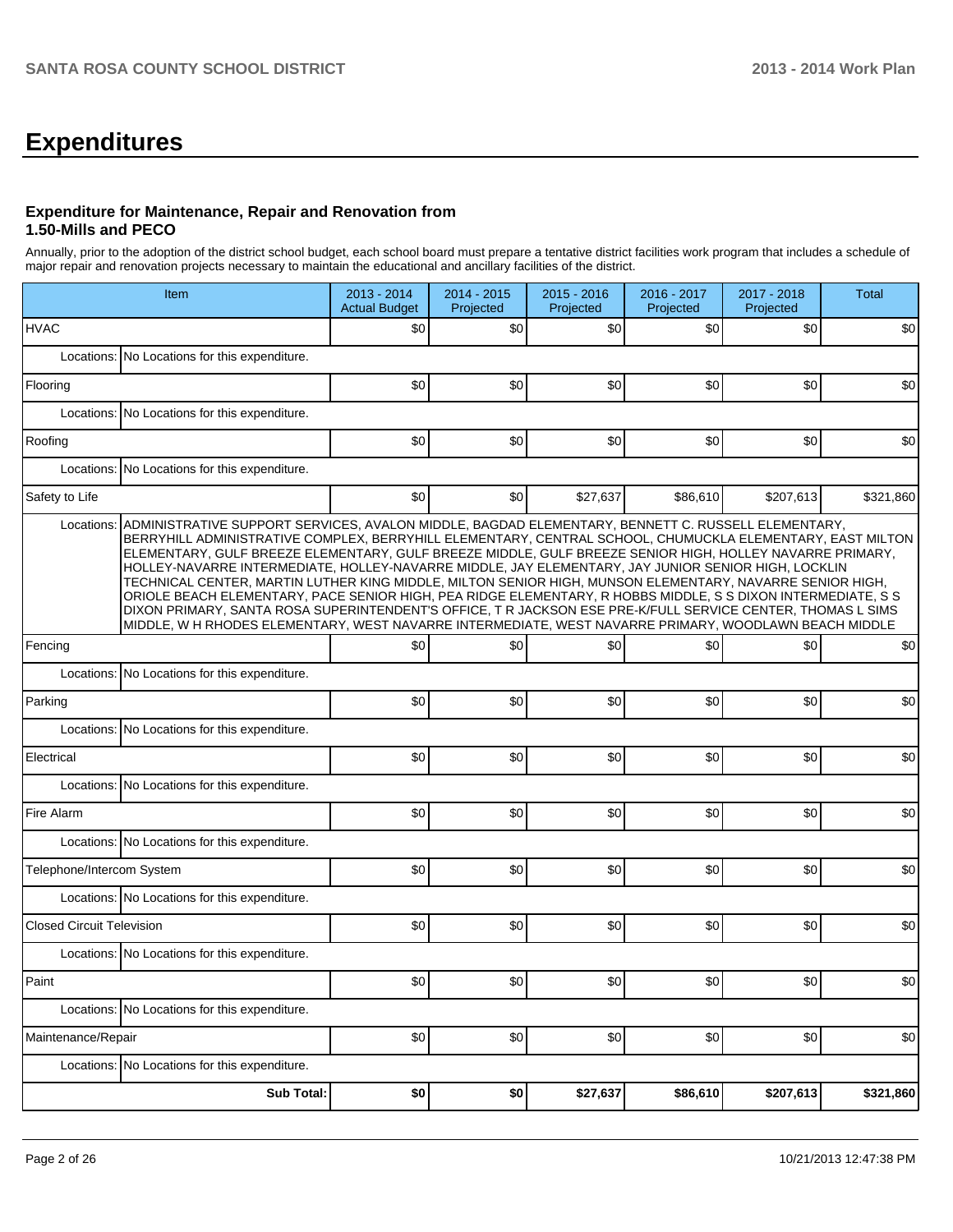| IPECO Maintenance Expenditures | ሖ<br>υu | $\sim$<br>ພບ | 02702<br>≀دە. <i>،</i> ∠م | \$86,610  | \$207.613 | .860<br>ሶገባላ<br>ے⊂ت |
|--------------------------------|---------|--------------|---------------------------|-----------|-----------|---------------------|
| 1.50 Mill Sub Total: İ         | ພບ      | $\sim$<br>ພບ | $\sim$<br>υU              | ሶስ<br>ູບບ | ድስ.<br>ΦU | ድሰ<br>ΦU            |

No items have been specified.

| Total: | \$0 | \$0 | 0.2202<br>∍د ه. ،<br>æ | \$86,610 | \$207<br>0.0121<br>ا 3 ا0 ا | .860<br>いっへ<br>.57 |
|--------|-----|-----|------------------------|----------|-----------------------------|--------------------|
|--------|-----|-----|------------------------|----------|-----------------------------|--------------------|

#### **Local 1.50 Mill Expenditure For Maintenance, Repair and Renovation**

Anticipated expenditures expected from local funding sources over the years covered by the current work plan.

| Item                                                         | 2013 - 2014<br><b>Actual Budget</b> | 2014 - 2015<br>Projected | 2015 - 2016<br>Projected | 2016 - 2017<br>Projected | 2017 - 2018<br>Projected | <b>Total</b> |
|--------------------------------------------------------------|-------------------------------------|--------------------------|--------------------------|--------------------------|--------------------------|--------------|
| Remaining Maint and Repair from 1.5 Mills                    | \$0                                 | \$0                      | \$0                      | \$0                      | \$0                      | \$0          |
| Maintenance/Repair Salaries                                  | \$0                                 | \$0                      | \$0                      | \$0                      | \$0                      | \$0          |
| <b>School Bus Purchases</b>                                  | \$1,409,300                         | \$1,409,300              | \$1,409,300              | \$1,409,300              | \$1,409,300              | \$7,046,500  |
| <b>Other Vehicle Purchases</b>                               | \$0                                 | \$50,000                 | \$50,000                 | \$50,000                 | \$50,000                 | \$200,000    |
| <b>Capital Outlay Equipment</b>                              | \$1,400,000                         | \$1,400,000              | \$1,400,000              | \$1,400,000              | \$1,400,000              | \$7,000,000  |
| Rent/Lease Payments                                          | \$14,750                            | \$14,750                 | \$14,750                 | \$14,750                 | \$14,750                 | \$73,750     |
| <b>COP Debt Service</b>                                      | \$3,650,000                         | \$3,650,000              | \$3,650,000              | \$3,650,000              | \$3,650,000              | \$18,250,000 |
| Rent/Lease Relocatables                                      | \$250,000                           | \$38,448                 | \$38,448                 | \$38,448                 | \$38,448                 | \$403,792    |
| <b>Environmental Problems</b>                                | \$0                                 | \$0                      | \$0                      | \$0                      | \$0                      | \$0          |
| s.1011.14 Debt Service                                       | \$0                                 | \$0                      | \$0                      | \$0                      | \$0                      | \$0          |
| <b>Special Facilities Construction Account</b>               | \$0                                 | \$0                      | \$0                      | \$0                      | \$0                      | \$0          |
| Premiums for Property Casualty Insurance - 1011.71<br>(4a,b) | \$1,155,510                         | \$1,155,510              | \$1,155,510              | \$1,155,510              | \$1,155,510              | \$5,777,550  |
| Qualified School Construction Bonds (QSCB)                   | \$0                                 | \$0                      | \$0                      | \$0                      | \$0                      | \$0          |
| Qualified Zone Academy Bonds (QZAB)                          | \$0                                 | \$0                      | \$0                      | \$0                      | \$0                      | \$0          |
| Ceilings/Lights                                              | \$150,000                           | \$150,000                | \$150,000                | \$150,000                | \$150,000                | \$750,000    |
| Paving                                                       | \$50,000                            | \$50,000                 | \$50,000                 | \$50,000                 | \$50,000                 | \$250,000    |
| Safety-to-Life                                               | \$500,000                           | \$500,000                | \$500,000                | \$350,000                | \$300,000                | \$2,150,000  |
| Roofing Repairs & Replacements                               | \$300,000                           | \$300,000                | \$300,000                | \$300,000                | \$300,000                | \$1,500,000  |
| <b>HVAC</b>                                                  | \$200,000                           | \$200,000                | \$200,000                | \$200,000                | \$200,000                | \$1,000,000  |
| <b>Retention Pond Maintenance</b>                            | \$20,000                            | \$20,000                 | \$20,000                 | \$20,000                 | \$20,000                 | \$100,000    |
| Cabinets                                                     | \$60,000                            | \$60,000                 | \$60,000                 | \$60,000                 | \$60,000                 | \$300,000    |
| Whiteboards                                                  | \$50,000                            | \$50,000                 | \$50,000                 | \$50,000                 | \$50,000                 | \$250,000    |
| Flooring                                                     | \$500,000                           | \$500,000                | \$500,000                | \$500,000                | \$500,000                | \$2,500,000  |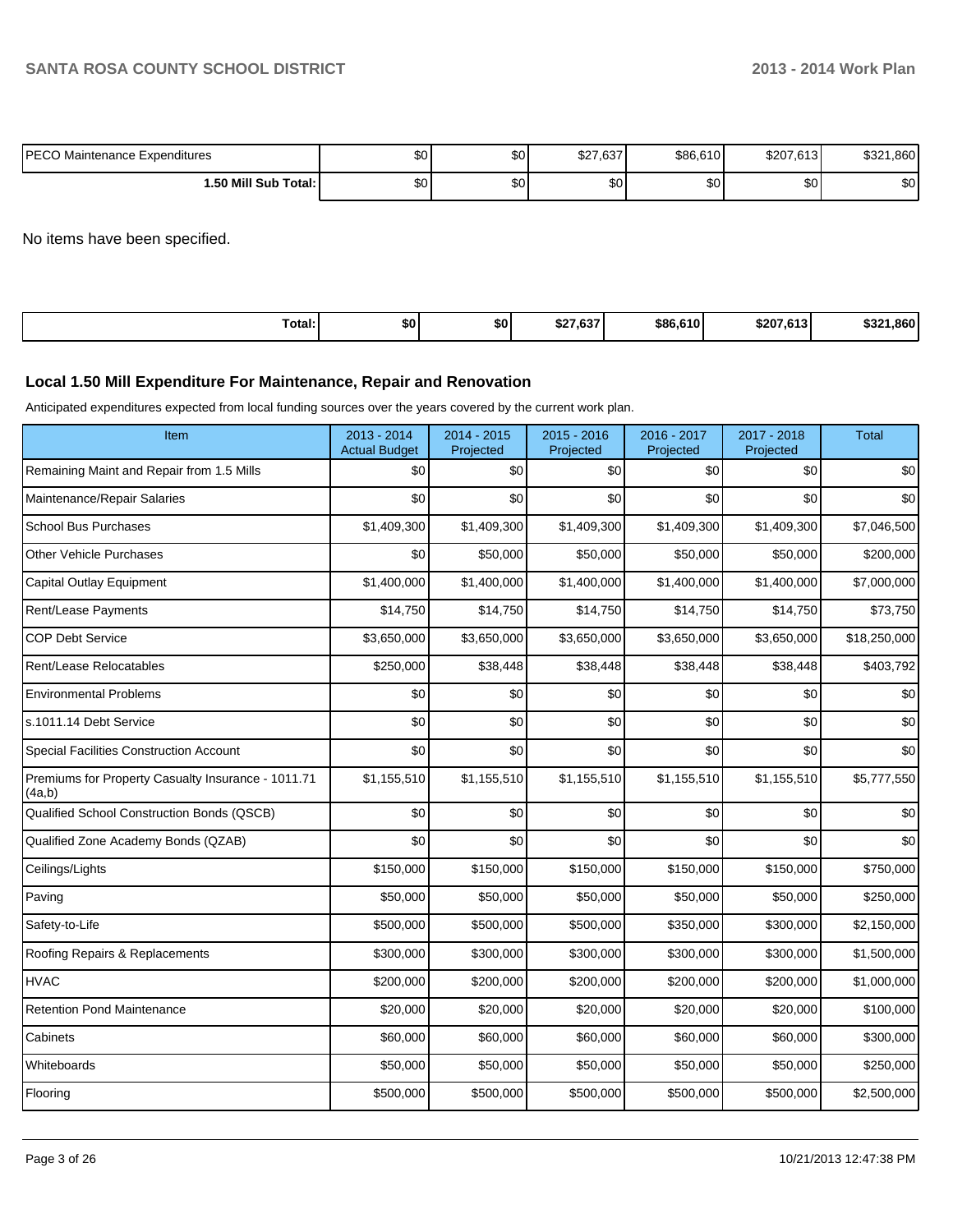| Local Expenditure Totals:    | \$11,029,560 | \$10,868,008 | \$10,868,008 | \$10,718,008 | \$10,668,008 | \$54,151,592 |
|------------------------------|--------------|--------------|--------------|--------------|--------------|--------------|
| Technological Infrastructure | \$1,000,000  | \$1,000,000  | \$1,000,000  | \$1,000,000  | \$1,000,000  | \$5,000,000  |
| Portable Relocating          | \$70,000     | \$70,000     | \$70,000     | \$70,000     | \$70,000     | \$350,000    |
| Painting                     | \$250,000    | \$250,000    | \$250,000    | \$250,000    | \$250,000    | \$1,250,000  |

## **Revenue**

#### **1.50 Mill Revenue Source**

Schedule of Estimated Capital Outlay Revenue from each currently approved source which is estimated to be available for expenditures on the projects included in the tentative district facilities work program. All amounts are NET after considering carryover balances, interest earned, new COP's, 1011.14 and 1011.15 loans, etc. Districts cannot use 1.5-Mill funds for salaries except for those explicitly associated with maintenance/repair projects. (1011.71 (5), F.S.)

| Item                                                                              | Fund | $2013 - 2014$<br><b>Actual Value</b> | $2014 - 2015$<br>Projected | $2015 - 2016$<br>Projected | 2016 - 2017<br>Projected | $2017 - 2018$<br>Projected | Total            |
|-----------------------------------------------------------------------------------|------|--------------------------------------|----------------------------|----------------------------|--------------------------|----------------------------|------------------|
| (1) Non-exempt property<br>assessed valuation                                     |      | \$8,051,849,951                      | \$8,042,273,929            | \$8,352,472,429            | \$8,792,991,479          | \$9,379,784,613            | \$42,619,372,401 |
| (2) The Millege projected for<br>discretionary capital outlay per<br>ls.1011.71   |      | 1.40                                 | 1.40                       | 1.40                       | 1.40                     | 1.40                       |                  |
| (3) Full value of the 1.50-Mill<br>discretionary capital outlay per<br>ls.1011.71 |      | \$13,527,108                         | \$13,511,020               | \$14,032,154               | \$14,772,226             | \$15,758,038               | \$71,600,546     |
| $(4)$ Value of the portion of the 1.50<br>-Mill ACTUALLY levied                   | 370  | \$10,821,686                         | \$10,808,816               | \$11,225,723               | \$11,817,781             | \$12,606,431               | \$57,280,437     |
| $(5)$ Difference of lines $(3)$ and $(4)$                                         |      | \$2,705,422                          | \$2,702,204                | \$2,806,431                | \$2,954,445              | \$3,151,607                | \$14,320,109     |

#### **PECO Revenue Source**

The figure in the row designated "PECO Maintenance" will be subtracted from funds available for new construction because PECO maintenance dollars cannot be used for new construction.

| Item                          | Fund | $2013 - 2014$<br><b>Actual Budget</b> | $2014 - 2015$<br>Projected | $2015 - 2016$<br>Projected | 2016 - 2017<br>Projected | 2017 - 2018<br>Projected | Total     |
|-------------------------------|------|---------------------------------------|----------------------------|----------------------------|--------------------------|--------------------------|-----------|
| IPECO New Construction        | 340  | \$0 <sub>l</sub>                      | \$0                        | \$0                        | \$0 I                    | \$0                      | \$0       |
| PECO Maintenance Expenditures |      | \$0 <sub>1</sub>                      | \$0 <sub>1</sub>           | \$27.637                   | \$86,610                 | \$207.613                | \$321,860 |
|                               |      | \$0                                   | \$0                        | \$27,637                   | \$86,610                 | \$207,613                | \$321,860 |

#### **CO & DS Revenue Source**

Revenue from Capital Outlay and Debt Service funds.

| <b>Item</b>                                      | Fund | $2013 - 2014$<br><b>Actual Budget</b> | $2014 - 2015$<br>Projected | $2015 - 2016$<br>Projected | $2016 - 2017$<br>Projected | $2017 - 2018$<br>Projected | Total     |
|--------------------------------------------------|------|---------------------------------------|----------------------------|----------------------------|----------------------------|----------------------------|-----------|
| ICO & DS Cash Flow-through<br><b>Distributed</b> | 360  | \$88.689                              | \$88,689                   | \$88.689                   | \$88,689                   | \$88,689                   | \$443.445 |
| ICO & DS Interest on<br>Undistributed CO         | 360  | \$8,316                               | \$8,316                    | \$8,316                    | \$8.316                    | \$8,316                    | \$41,580  |
|                                                  |      | \$97,005                              | \$97,005                   | \$97.005                   | \$97,005                   | \$97,005                   | \$485,025 |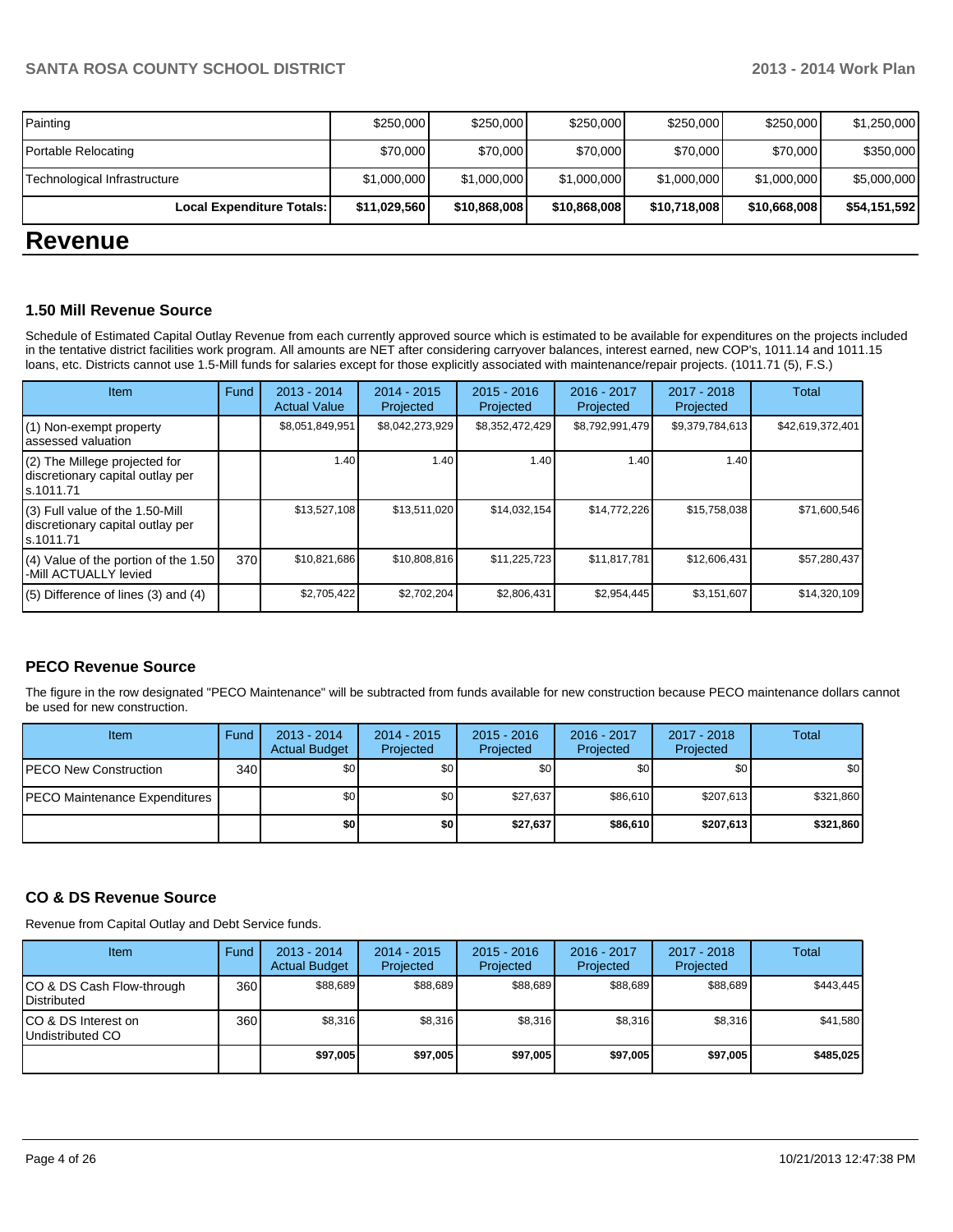No

#### **Fair Share Revenue Source**

Nothing reported for this section. All legally binding commitments for proportionate fair-share mitigation for impacts on public school facilities must be included in the 5-year district work program.

**Sales Surtax Referendum**

Specific information about any referendum for a 1-cent or ½-cent surtax referendum during the previous year.

**Did the school district hold a surtax referendum during the past fiscal year 2012 - 2013?**

## **Additional Revenue Source**

Any additional revenue sources

| Item                                                                                                   | 2013 - 2014<br><b>Actual Value</b> | $2014 - 2015$<br>Projected | 2015 - 2016<br>Projected | 2016 - 2017<br>Projected | 2017 - 2018<br>Projected | <b>Total</b> |
|--------------------------------------------------------------------------------------------------------|------------------------------------|----------------------------|--------------------------|--------------------------|--------------------------|--------------|
| Proceeds from a s.1011.14/15 F.S. Loans                                                                | \$0                                | \$0                        | \$0                      | \$0                      | \$0                      | \$0          |
| District Bonds - Voted local bond<br>referendum proceeds per s.9, Art VII<br><b>State Constitution</b> | \$0                                | \$0                        | \$0                      | \$0                      | \$0                      | \$0          |
| Proceeds from Special Act Bonds                                                                        | \$0                                | \$0                        | \$0                      | \$0                      | \$0                      | \$0          |
| Estimated Revenue from CO & DS Bond<br>Sale                                                            | \$0                                | \$0                        | \$0                      | \$0                      | \$0                      | \$0          |
| Proceeds from Voted Capital<br>Improvements millage                                                    | \$0                                | \$0                        | \$0                      | \$0                      | \$0                      | \$0          |
| Other Revenue for Other Capital Projects                                                               | \$0                                | \$0                        | \$0                      | \$0                      | \$0                      | \$0          |
| Proceeds from 1/2 cent sales surtax<br>authorized by school board                                      | \$6,300,000                        | \$6,300,000                | \$6,300,000              | \$6,300,000              | \$6,300,000              | \$31,500,000 |
| Proceeds from local governmental<br>infrastructure sales surtax                                        | \$0                                | \$0                        | \$0                      | \$0                      | \$0                      | \$0          |
| Proceeds from Certificates of<br>Participation (COP's) Sale                                            | \$0                                | \$0                        | \$0                      | \$0                      | \$0                      | \$0          |
| Classrooms First Bond proceeds amount<br>authorized in FY 1997-98                                      | \$0                                | \$0                        | \$0                      | \$0                      | \$0                      | \$0          |
| Classrooms for Kids                                                                                    | \$0                                | \$0                        | \$0                      | \$0                      | \$0                      | \$0          |
| <b>District Equity Recognition</b>                                                                     | \$0                                | \$0                        | \$0                      | \$0                      | \$0                      | \$0          |
| <b>Federal Grants</b>                                                                                  | \$0                                | \$0                        | \$0                      | \$0                      | \$0                      | \$0          |
| Proportionate share mitigation (actual<br>cash revenue only, not in kind donations)                    | \$0                                | \$0                        | \$0                      | \$0                      | \$0                      | \$0          |
| Impact fees received                                                                                   | \$0                                | \$0                        | \$0                      | \$0                      | \$0                      | \$0          |
| Private donations                                                                                      | \$0                                | \$0                        | \$0                      | \$0                      | \$0                      | \$0          |
| Grants from local governments or not-for-<br>profit organizations                                      | \$0                                | \$0                        | \$0                      | \$0                      | \$0                      | \$0          |
| Interest, Including Profit On Investment                                                               | \$10,000                           | \$10,000                   | \$10,000                 | \$10,000                 | \$10,000                 | \$50,000     |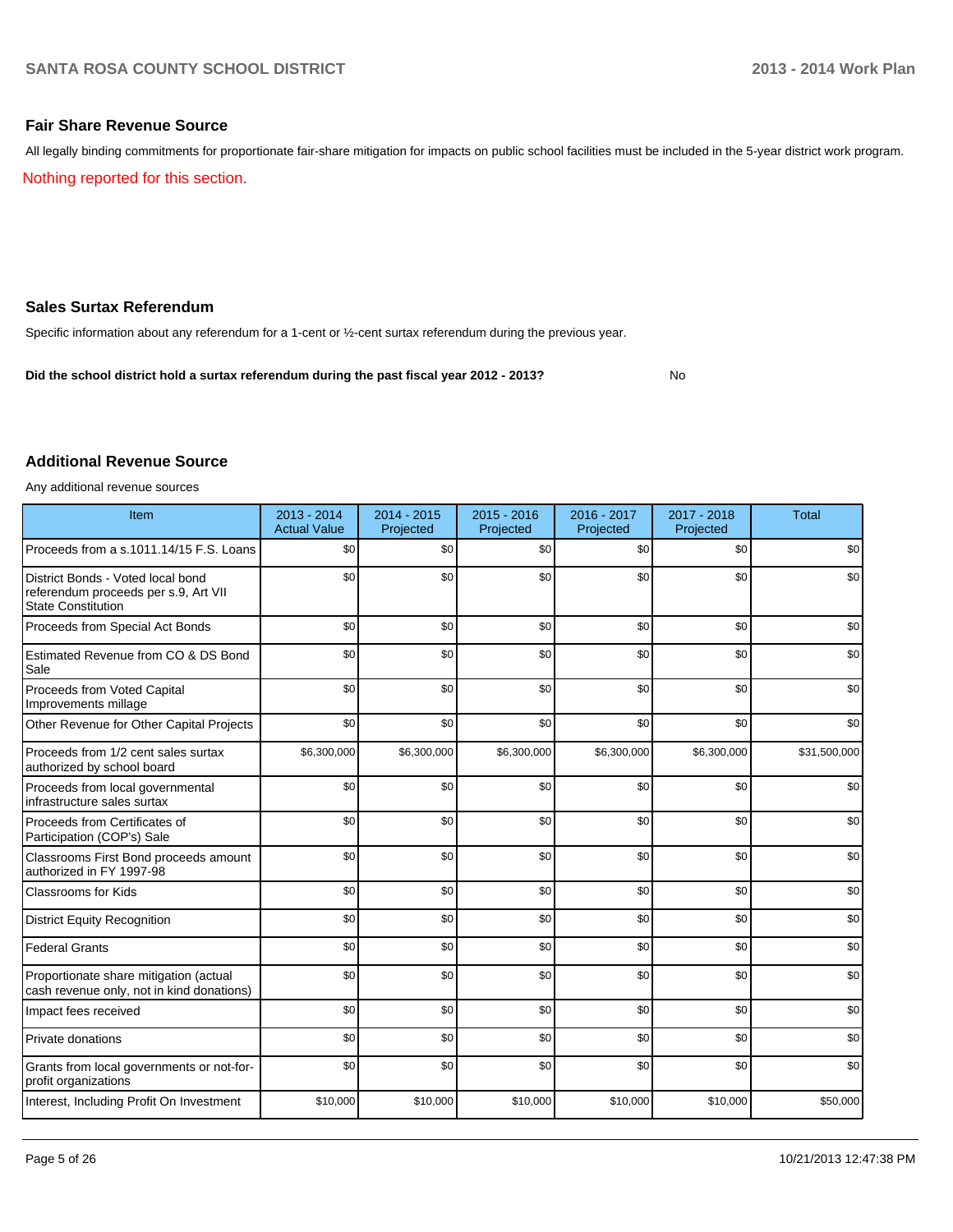| Revenue from Bonds pledging proceeds<br>from 1 cent or 1/2 cent Sales Surtax                                  | \$0            | \$0         | \$0         | \$0              | \$0         | \$0            |
|---------------------------------------------------------------------------------------------------------------|----------------|-------------|-------------|------------------|-------------|----------------|
| Total Fund Balance Carried Forward                                                                            | \$19,752,383   | \$3,150,026 | \$486,268   | \$241,166        | \$47,679    | \$23,677,522   |
| General Capital Outlay Obligated Fund<br>Balance Carried Forward From Total<br>l Fund Balance Carried Forward | (\$15,646,488) | \$0         | \$0         | \$0              | \$0         | (\$15,646,488) |
| Special Facilities Construction Account                                                                       | \$0            | \$0         | \$0         | \$0              | \$0         | \$0            |
| One Cent - 1/2 Cent Sales Surtax Debt<br>Service From Total Fund Balance Carried<br>Forward                   | \$0            | \$0         | \$0         | \$0 <sub>1</sub> | \$0         | \$0            |
| Capital Outlay Projects Funds Balance<br>Carried Forward From Total Fund<br>Balance Carried Forward           | (\$3,150,026)  | (\$486,268) | (\$241,166) | (\$47,679)       | (\$153,340) | (\$4,078,479)  |
| Local Capital Improvement Fund                                                                                | \$400,000      | \$400,000   | \$400,000   | \$400,000        | \$400,000   | \$2,000,000    |
| <b>Subtotal</b>                                                                                               | \$7,665,869    | \$9,373,758 | \$6,955,102 | \$6,903,487      | \$6,604,339 | \$37,502,555   |

## **Total Revenue Summary**

| <b>Item Name</b>                                            | $2013 - 2014$<br><b>Budget</b> | $2014 - 2015$<br>Projected | $2015 - 2016$<br>Projected | 2016 - 2017<br>Projected | $2017 - 2018$<br>Projected | <b>Five Year Total</b> |
|-------------------------------------------------------------|--------------------------------|----------------------------|----------------------------|--------------------------|----------------------------|------------------------|
| Local 1.5 Mill Discretionary Capital Outlay<br>Revenue      | \$10,821,686                   | \$10,808,816               | \$11,225,723               | \$11,817,781             | \$12,606,431               | \$57,280,437           |
| IPECO and 1.5 Mill Maint and Other 1.5<br>Mill Expenditures | (\$11,029,560)                 | (\$10,868,008)             | (\$10,868,008)             | (\$10,718,008)           | (\$10,668,008)             | (\$54,151,592)         |
| IPECO Maintenance Revenue                                   | \$0                            | \$0                        | \$27,637                   | \$86,610                 | \$207.613                  | \$321,860              |
| Available 1.50 Mill for New l<br>l Construction             | (\$207,874)                    | $($ \$59,192)              | \$357,715                  | \$1,099,773              | \$1,938,423                | \$3,128,845            |

| <b>Item Name</b>                      | $2013 - 2014$<br><b>Budget</b> | $2014 - 2015$<br>Projected | $2015 - 2016$<br>Projected | $2016 - 2017$<br>Projected | $2017 - 2018$<br>Projected | <b>Five Year Total</b> |
|---------------------------------------|--------------------------------|----------------------------|----------------------------|----------------------------|----------------------------|------------------------|
| ICO & DS Revenue                      | \$97,005                       | \$97,005                   | \$97,005                   | \$97,005                   | \$97,005                   | \$485,025              |
| <b>IPECO New Construction Revenue</b> | \$0 <sub>1</sub>               | \$0                        | \$0                        | \$0                        | \$0                        | \$0                    |
| IOther/Additional Revenue             | \$7,665,869                    | \$9,373,758                | \$6,955,102                | \$6,903,487                | \$6,604,339                | \$37,502,555           |
| <b>Total Additional Revenuel</b>      | \$7,762,874                    | \$9,470,763                | \$7,052,107                | \$7,000,492                | \$6,701,344                | \$37,987,580           |
| <b>Total Available Revenue</b>        | \$7,555,000                    | \$9,411,571                | \$7,409,822                | \$8,100,265                | \$8,639,767                | \$41,116,425           |

# **Project Schedules**

## **Capacity Project Schedules**

A schedule of capital outlay projects necessary to ensure the availability of satisfactory classrooms for the projected student enrollment in K-12 programs.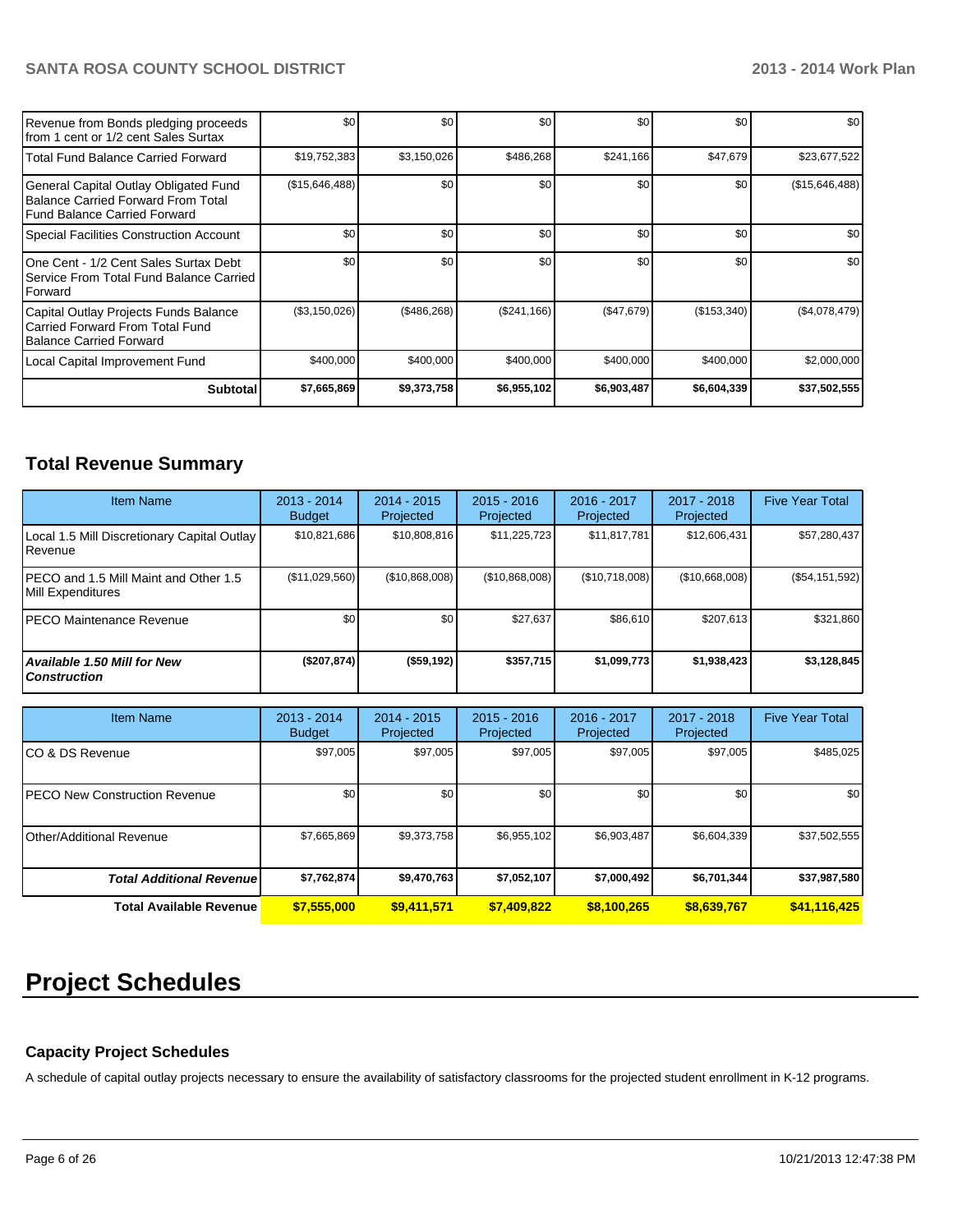| <b>Project Description</b>                                                                                                                                                              | Location                                          |                          | 2013 - 2014 | 2014 - 2015 | 2015 - 2016 | 2016 - 2017 | 2017 - 2018 | <b>Total</b>  | Funded |
|-----------------------------------------------------------------------------------------------------------------------------------------------------------------------------------------|---------------------------------------------------|--------------------------|-------------|-------------|-------------|-------------|-------------|---------------|--------|
| Remodel 6<br>Classrooms into<br>Resource Rooms,<br>Skills Lab, and ESE<br><b>Full-time Rooms</b><br>$(2017-18)$                                                                         | BENNETT C.<br><b>RUSSELL</b><br><b>ELEMENTARY</b> | Planned<br>Cost:         | \$0         | \$0         | \$0         | \$0         | \$468,300   | \$468,300 Yes |        |
|                                                                                                                                                                                         |                                                   | <b>Student Stations:</b> | $\mathbf 0$ | $\mathbf 0$ | $\mathbf 0$ | 0           | $-92$       | $-92$         |        |
|                                                                                                                                                                                         |                                                   | <b>Total Classrooms:</b> | 0           | 0           | $\mathbf 0$ | 0           | 0           | 0             |        |
|                                                                                                                                                                                         |                                                   | Gross Sq Ft:             | 0           | $\mathbf 0$ | $\mathbf 0$ | 0           | 5,575       | 5,575         |        |
| Remodel Clsrms into<br>Resource Room, &<br><b>ESE Resource Room</b><br>$(2017-18)$                                                                                                      | <b>BERRYHILL</b><br><b>ELEMENTARY</b>             | Planned<br>Cost:         | \$0         | \$0         | \$0         | \$0         | \$140,000   | \$140,000 Yes |        |
|                                                                                                                                                                                         |                                                   | <b>Student Stations:</b> | 0           | $\mathbf 0$ | $\mathbf 0$ | $\mathbf 0$ | $-36$       | $-36$         |        |
|                                                                                                                                                                                         |                                                   | <b>Total Classrooms:</b> | 0           | 0           | $\mathbf 0$ | 0           | $\Omega$    | $\Omega$      |        |
|                                                                                                                                                                                         |                                                   | Gross Sq Ft:             | $\mathbf 0$ | $\mathbf 0$ | $\mathbf 0$ | 0           | 1,944       | 1,944         |        |
| Remodel 3 Clsrms<br>into Resource<br>Rooms, & ESE<br>Resource Rooms;<br>Remodel 2 Clsrms<br>into ESE Full-time<br>Clsrm & ESE<br><b>Itinerant Space</b><br>(unfunded)                   | S S DIXON<br><b>INTERMEDIATE</b>                  | Planned<br>Cost:         | \$0         | \$0         | \$0         | \$247,716   | \$136,080   | \$383,796 No  |        |
|                                                                                                                                                                                         |                                                   | <b>Student Stations:</b> | $\mathbf 0$ | $\mathbf 0$ | $\mathbf 0$ | $-66$       | $-34$       | $-100$        |        |
|                                                                                                                                                                                         |                                                   | <b>Total Classrooms:</b> | $\mathbf 0$ | 0           | $\mathbf 0$ | $\Omega$    | 0           | 0             |        |
|                                                                                                                                                                                         |                                                   | Gross Sq Ft:             | $\mathbf 0$ | $\mathbf 0$ | $\mathbf 0$ | 2,949       | 1,620       | 4,569         |        |
| New Clsrm, Skills<br>Lab, ESE Part-time<br>Rm & Full-time Rm<br>$(2015-16)$                                                                                                             | S S DIXON<br><b>PRIMARY</b>                       | Planned<br>Cost:         | \$0         | \$0         | \$923,597   | \$0         | \$0         | \$923,597 Yes |        |
|                                                                                                                                                                                         |                                                   | <b>Student Stations:</b> | 0           | $\mathbf 0$ | 43          | 0           | 0           | 43            |        |
|                                                                                                                                                                                         |                                                   | Total Classrooms:        | 0           | 0           | 4           | 0           | 0           | 4             |        |
|                                                                                                                                                                                         |                                                   | Gross Sq Ft:             | $\mathbf 0$ | $\mathbf 0$ | 4,669       | $\mathbf 0$ | 0           | 4,669         |        |
| Remodel Clsrms into<br>Primary Space,<br>Mech. Rm, Storage<br>Rms, & Restrm;<br>Remodel Clsrms into<br>Resource Rms, ESE<br>Resource Rms, &<br><b>ESE Itinerant Space</b><br>(unfunded) | <b>EAST MILTON</b><br><b>ELEMENTARY</b>           | Planned<br>Cost:         | \$0         | \$0         | \$0         | \$386,148   | \$374,472   | \$760,620 No  |        |
|                                                                                                                                                                                         |                                                   | <b>Student Stations:</b> | $\mathbf 0$ | $\mathbf 0$ | $\mathbf 0$ | $-16$       | $-88$       | $-104$        |        |
|                                                                                                                                                                                         |                                                   | <b>Total Classrooms:</b> | $\pmb{0}$   | $\mathbf 0$ | $\mathbf 0$ | $\mathbf 0$ | 0           | 0             |        |
|                                                                                                                                                                                         |                                                   | Gross Sq Ft:             | $\mathbf 0$ | $\mathbf 0$ | $\mathbf 0$ | 4,597       | 4,458       | 9,055         |        |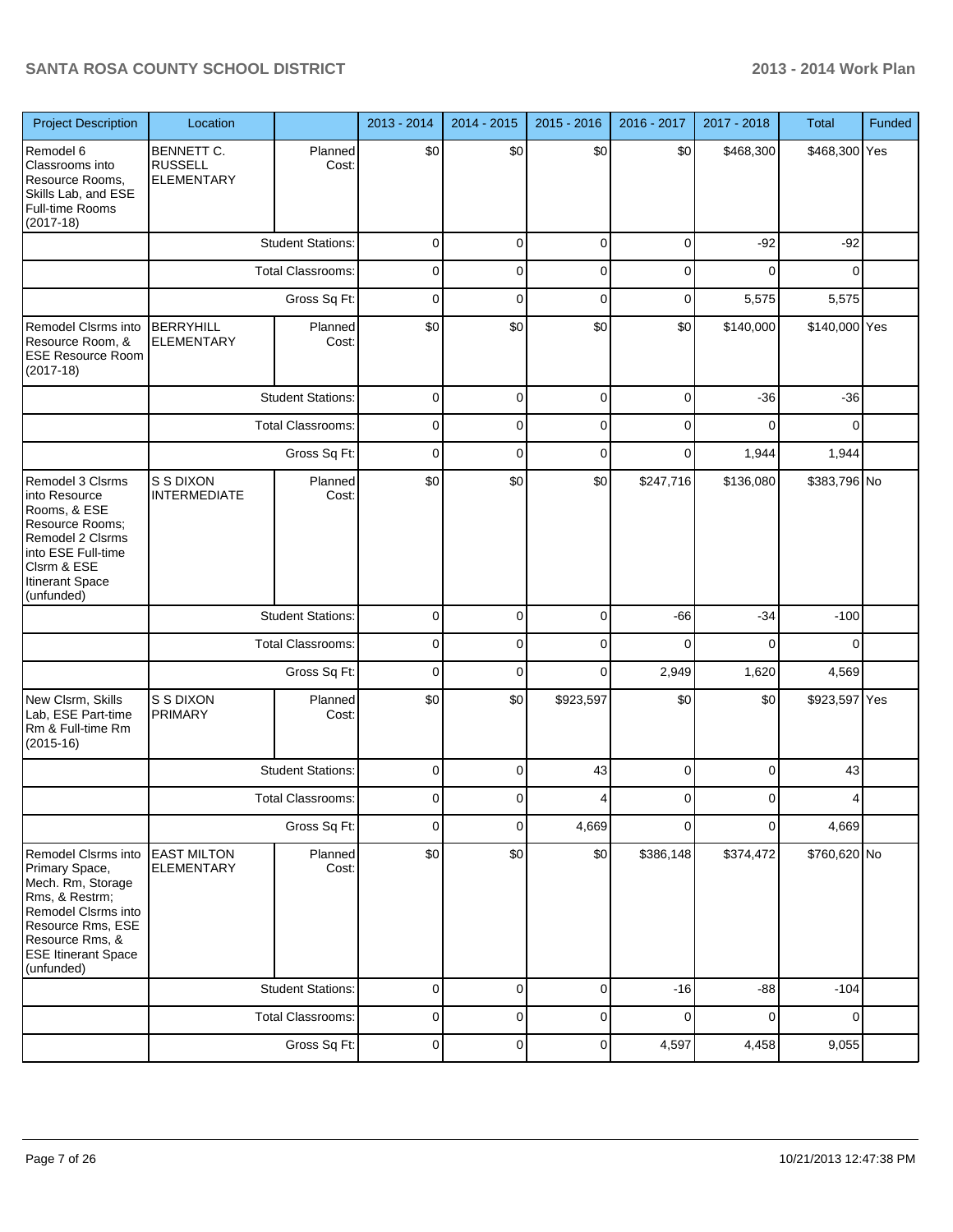| Remove 2 Leased<br>Relocatables (2015-<br>16); Remodel Clsrms<br>into Resource Rms,<br>ESE Part-time & Full-<br>time Rms, ESE<br>Itinerant, Storage, &<br>Restrms (2017-18) | HOLLEY-NAVARRE<br><b>INTERMEDIATE</b>   | Planned<br>Cost:         | \$0            | \$0]        | \$50,000    | \$0            | \$389,676   | \$439,676 Yes   |  |
|-----------------------------------------------------------------------------------------------------------------------------------------------------------------------------|-----------------------------------------|--------------------------|----------------|-------------|-------------|----------------|-------------|-----------------|--|
|                                                                                                                                                                             |                                         | <b>Student Stations:</b> | 0              | 0           | $-44$       | 0              | $-85$       | $-129$          |  |
|                                                                                                                                                                             |                                         | <b>Total Classrooms:</b> | $\mathbf 0$    | $\Omega$    | $-2$        | $\mathbf 0$    | $\Omega$    | $-2$            |  |
|                                                                                                                                                                             |                                         | Gross Sq Ft:             | $\mathbf 0$    | 0           | $-2,788$    | 0              | 4,639       | 1,851           |  |
| Remodel Clsrm into<br><b>ESE Resource &amp;</b><br>Itinerant Space (2014<br>$-15)$                                                                                          | <b>HOLLEY NAVARRE</b><br><b>PRIMARY</b> | Planned<br>Cost:         | \$0            | \$0         | \$60,984    | \$0            | \$0         | \$60,984 Yes    |  |
|                                                                                                                                                                             |                                         | <b>Student Stations:</b> | $\mathbf 0$    | $\mathbf 0$ | $-18$       | 0              | $\mathbf 0$ | $-18$           |  |
|                                                                                                                                                                             |                                         | <b>Total Classrooms:</b> | 0              | $\Omega$    | $\Omega$    | $\mathbf{0}$   | $\Omega$    | $\Omega$        |  |
|                                                                                                                                                                             |                                         | Gross Sq Ft:             | $\overline{0}$ | $\Omega$    | 726         | $\Omega$       | $\Omega$    | 726             |  |
| Demolish Bldg 4;<br>Demolish portion of<br>Bldg 1 (unfunded)                                                                                                                | <b>JAY ELEMENTARY</b>                   | Planned<br>Cost:         | \$0            | \$0         | \$0         | \$946,344      | \$1,141,476 | \$2,087,820 No  |  |
|                                                                                                                                                                             |                                         | <b>Student Stations:</b> | 0              | 0           | 0           | $-216$         | $-238$      | $-454$          |  |
|                                                                                                                                                                             |                                         | <b>Total Classrooms:</b> | $\mathbf 0$    | $\mathbf 0$ | 0           | $-10$          | $-12$       | $-22$           |  |
|                                                                                                                                                                             |                                         | Gross Sq Ft:             | 0              | $\Omega$    | 0           | $-11,266$      | $-13,589$   | $-24,855$       |  |
| New 2 Pri Clsrms,<br>ESE Part-time, & 2<br><b>ESE Fulltime Clsrms</b><br>$(2014-15)$                                                                                        | <b>JAY ELEMENTARY</b>                   | Planned<br>Cost:         | \$0            | \$1,300,000 | \$0         | \$0            | \$0         | \$1,300,000 Yes |  |
|                                                                                                                                                                             |                                         | <b>Student Stations:</b> | $\mathbf 0$    | 71          | $\mathbf 0$ | 0              | $\mathbf 0$ | 71              |  |
|                                                                                                                                                                             |                                         | <b>Total Classrooms:</b> | $\mathbf 0$    | 5           | $\mathbf 0$ | 0              | $\mathbf 0$ | 5               |  |
|                                                                                                                                                                             |                                         | Gross Sq Ft:             | 0              | 4,639       | $\Omega$    | $\mathbf{0}$   | $\Omega$    | 4,639           |  |
| Remodel 2 Clsrms<br>Into ESE Resource,<br>Supplemental,<br>Observation.<br>Timeout, Itinerant, &<br>Storage Spaces<br>$(2015-16)$                                           | ORIOLE BEACH<br><b>ELEMENTARY</b>       | Planned<br>Cost:         | \$0            | \$0         | \$185,640   | \$0            | \$0         | \$185,640 Yes   |  |
|                                                                                                                                                                             |                                         | <b>Student Stations:</b> | $\mathbf 0$    | $\Omega$    | $-44$       | $\overline{0}$ | $\mathbf 0$ | $-44$           |  |
|                                                                                                                                                                             |                                         | <b>Total Classrooms:</b> | $\mathbf 0$    | 0           | $\Omega$    | 0              | $\mathbf 0$ | $\Omega$        |  |
|                                                                                                                                                                             |                                         | Gross Sq Ft:             | 0              | 0           | 2,210       | 0              | 0           | 2,210           |  |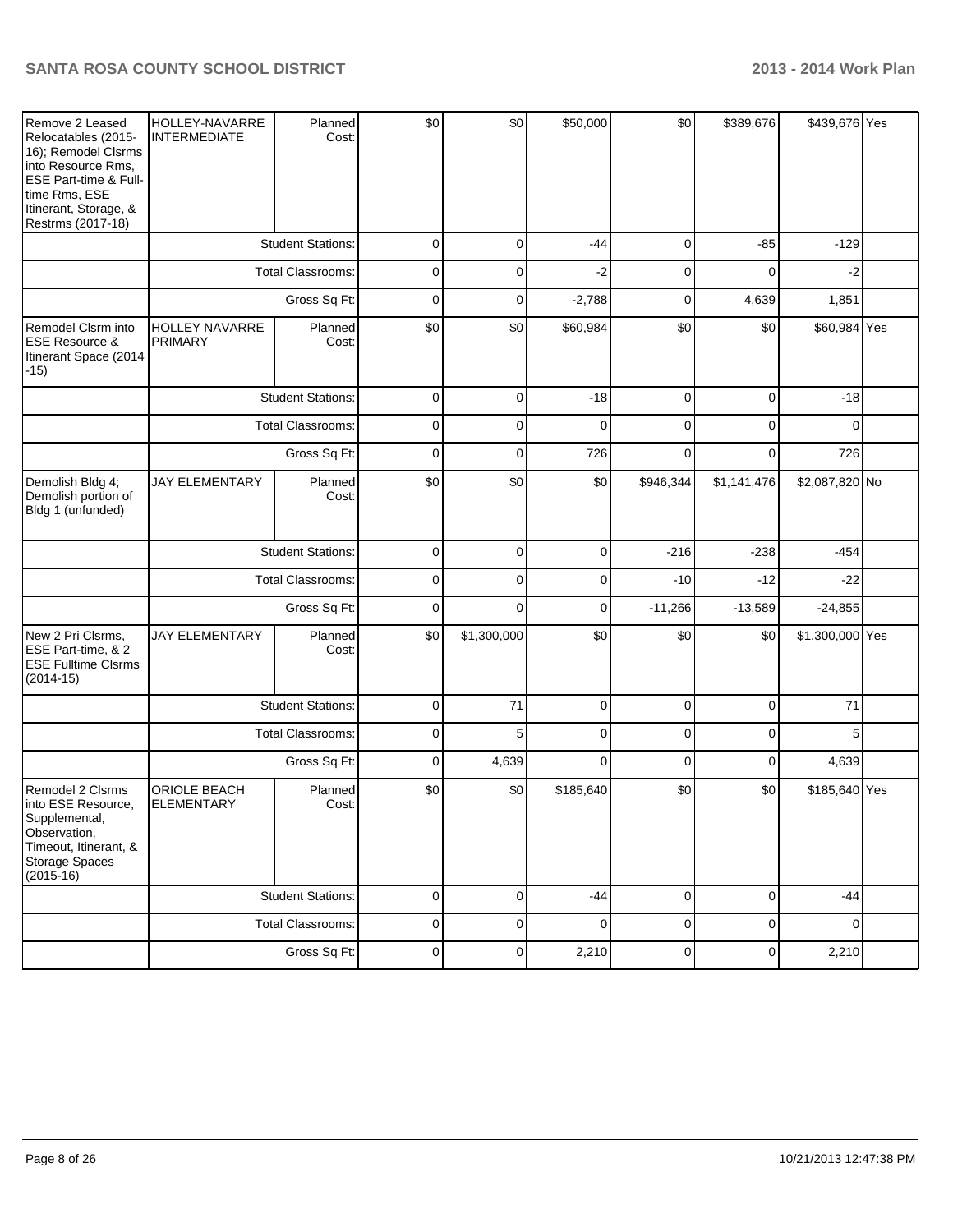| Remodel Clsrms into<br>Resource Rms, ESE<br>Part-time, Full-time,<br>Resource, Storage,<br>Observation,<br>Supplemental<br>Instruction, &<br><b>Restrooms Spaces</b><br>(2015-16); Remodel<br><b>CIsrms into Resource</b><br>Rms & Storage (2017<br>$-18)$ | PEA RIDGE<br><b>ELEMENTARY</b>             | Planned<br>Cost:         | \$0         | \$0         | \$509,280   | \$0         | \$170,436   | \$679,716 Yes  |  |
|------------------------------------------------------------------------------------------------------------------------------------------------------------------------------------------------------------------------------------------------------------|--------------------------------------------|--------------------------|-------------|-------------|-------------|-------------|-------------|----------------|--|
|                                                                                                                                                                                                                                                            |                                            | <b>Student Stations:</b> | 0           | 0           | $-82$       | 0           | $-40$       | $-122$         |  |
|                                                                                                                                                                                                                                                            |                                            | <b>Total Classrooms:</b> | 0           | 0           | 0           | 0           | 0           | 0              |  |
|                                                                                                                                                                                                                                                            |                                            | Gross Sq Ft:             | 0           | 0           | 6,062       | 0           | 2,029       | 8,091          |  |
| Remodel 2 Clsrms<br>into Skills Lab,<br>Resource Rm, ESE<br>Resource, & Storage<br>(2015-16); Remodel<br>2 Clsrms into<br>Resource Rms, ESE<br>Resource, & Storage<br>$(2017-18)$                                                                          | W H RHODES<br><b>ELEMENTARY</b>            | Planned<br>Cost:         | \$0         | \$0         | \$136,080   | \$0         | \$253,680   | \$389,760 Yes  |  |
|                                                                                                                                                                                                                                                            |                                            | <b>Student Stations:</b> | 0           | 0           | $-22$       | $\pmb{0}$   | $-72$       | $-94$          |  |
|                                                                                                                                                                                                                                                            |                                            | <b>Total Classrooms:</b> | $\mathbf 0$ | 0           | $\mathbf 0$ | 0           | 0           | $\mathbf 0$    |  |
|                                                                                                                                                                                                                                                            | Gross Sq Ft:                               |                          | $\mathbf 0$ | 0           | 1,620       | 0           | 3,020       | 4,640          |  |
| Remodel<br>Intermediate Clsrms<br>into Primary Clsrms<br>(unfunded)                                                                                                                                                                                        | <b>WEST NAVARRE</b><br><b>INTERMEDIATE</b> | Planned<br>Cost:         | \$0         | \$0         | \$0         | \$0         | \$574,056   | \$574,056 No   |  |
|                                                                                                                                                                                                                                                            |                                            | <b>Student Stations:</b> | 0           | 0           | $\mathbf 0$ | $\mathbf 0$ | $-28$       | $-28$          |  |
|                                                                                                                                                                                                                                                            |                                            | <b>Total Classrooms:</b> | 0           | 0           | 0           | 0           | 0           | 0              |  |
|                                                                                                                                                                                                                                                            |                                            | Gross Sq Ft:             | 0           | 0           | 0           | 0           | 6,834       | 6,834          |  |
| Remodel Clsrms into<br>ESE Part-time & Full-<br>time Rms (unfunded)                                                                                                                                                                                        | <b>WEST NAVARRE</b><br><b>PRIMARY</b>      | Planned<br>Cost:         | \$0         | \$0         | \$0         | \$0         | \$207,900   | \$207,900 No   |  |
|                                                                                                                                                                                                                                                            |                                            | <b>Student Stations:</b> | 0           | 0           | 0           | 0           | $-14$       | $-14$          |  |
|                                                                                                                                                                                                                                                            |                                            | <b>Total Classrooms:</b> | 0           | 0           | $\pmb{0}$   | $\pmb{0}$   | $\mathbf 0$ | $\overline{0}$ |  |
|                                                                                                                                                                                                                                                            |                                            | Gross Sq Ft:             | $\mathbf 0$ | $\mathbf 0$ | $\mathbf 0$ | $\pmb{0}$   | 2,475       | 2,475          |  |
| Remodel Clsrms into<br><b>ESE Full-time,</b><br>Resource, & Storage<br>Spaces (2017-18)                                                                                                                                                                    | <b>AVALON MIDDLE</b>                       | Planned<br>Cost:         | \$0         | \$0         | \$0         | \$0         | \$289,395   | \$289,395 Yes  |  |
|                                                                                                                                                                                                                                                            |                                            | <b>Student Stations:</b> | 0           | 0           | 0           | 0           | $-56$       | $-56$          |  |
|                                                                                                                                                                                                                                                            |                                            | <b>Total Classrooms:</b> | 0           | 0           | 0           | 0           | 0           | $\mathbf 0$    |  |
|                                                                                                                                                                                                                                                            |                                            | Gross Sq Ft:             | $\pmb{0}$   | 0           | $\pmb{0}$   | 0           | 2,655       | 2,655          |  |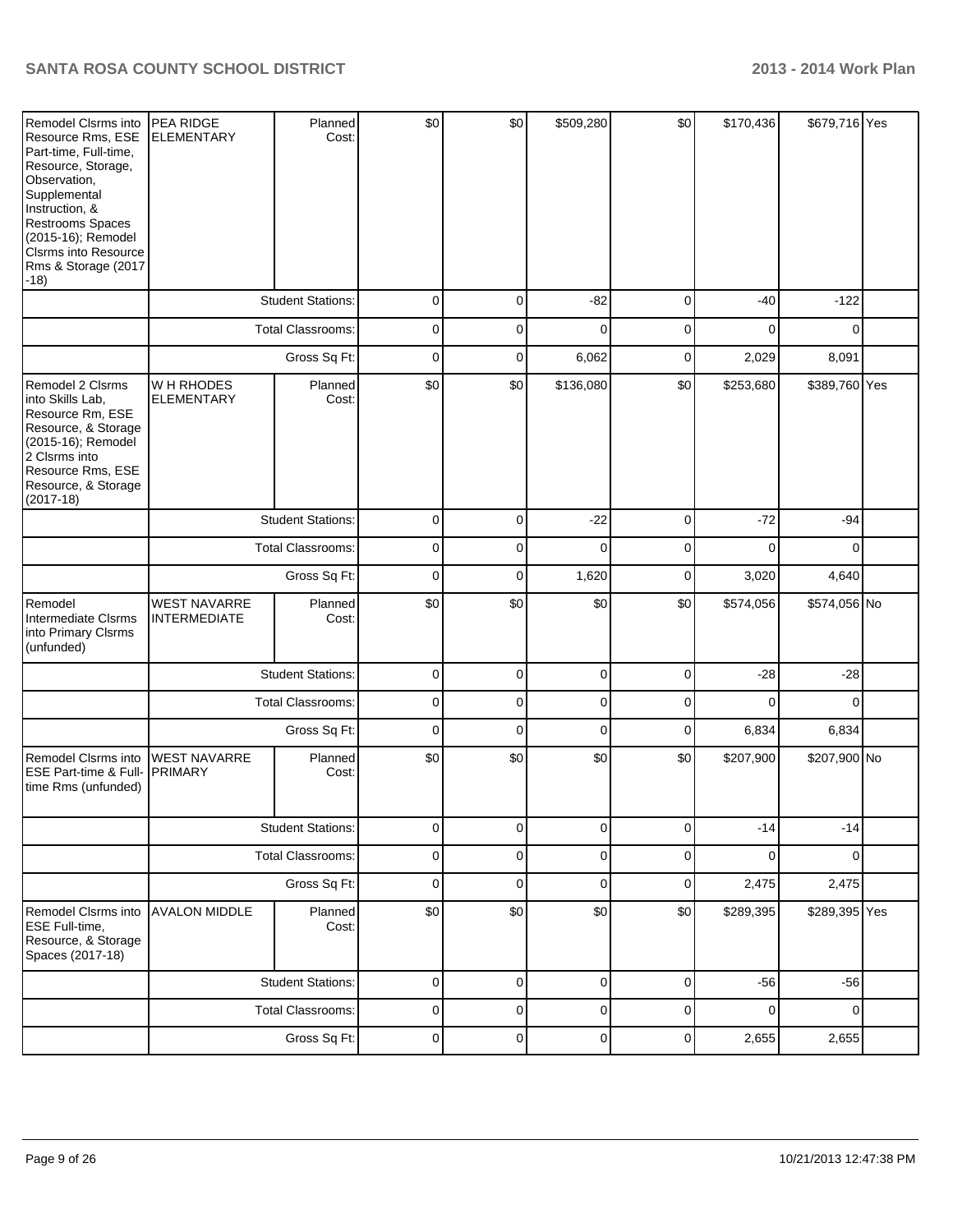| <b>Remodel Vocal</b><br><b>Clsrm into Science</b><br>Lab, Itinerant, &<br>Storage Space (2015<br>-16); New Skills Lab<br>$(2016-17)$                                              | <b>GULF BREEZE</b><br><b>MIDDLE</b>        | Planned<br>Cost:         | \$0            | \$0            | \$154,889      | \$71,214       | \$0            | \$226,103 Yes   |  |
|-----------------------------------------------------------------------------------------------------------------------------------------------------------------------------------|--------------------------------------------|--------------------------|----------------|----------------|----------------|----------------|----------------|-----------------|--|
|                                                                                                                                                                                   |                                            | <b>Student Stations:</b> | $\mathbf 0$    | 0              | $-3$           | 22             | $\overline{0}$ | 19              |  |
|                                                                                                                                                                                   |                                            | <b>Total Classrooms:</b> | $\mathbf 0$    | 0              | 0              | 1              | 0              | 1               |  |
|                                                                                                                                                                                   |                                            | Gross Sq Ft:             | $\mathbf 0$    | 0              | 1,421          | 858            | 0              | 2,279           |  |
| Remodel Clsrm into<br><b>ESE Part-Time Rm</b><br>$(2017-18)$                                                                                                                      | HOLLEY-NAVARRE<br><b>MIDDLE</b>            | Planned<br>Cost:         | \$0            | \$0            | \$0            | \$0            | \$104,640      | \$104,640 Yes   |  |
|                                                                                                                                                                                   |                                            | <b>Student Stations:</b> | 0              | 0              | 0              | 0              | $-7$           | $-7$            |  |
|                                                                                                                                                                                   |                                            | Total Classrooms:        | $\mathbf 0$    | 0              | $\mathbf 0$    | 0              | 0              | 0               |  |
|                                                                                                                                                                                   |                                            | Gross Sq Ft:             | $\mathbf 0$    | $\overline{0}$ | $\mathbf 0$    | 0              | 960            | 960             |  |
| Remodel Home Ec<br>Lab into Science Lab<br>w/Storage; Add New<br>Vocal Music Rm<br>$(2016-17)$                                                                                    | <b>MARTIN LUTHER</b><br><b>KING MIDDLE</b> | Planned<br>Cost:         | \$0            | \$0            | \$0            | \$840,820      | \$0            | \$840,820 Yes   |  |
|                                                                                                                                                                                   |                                            | <b>Student Stations:</b> | $\mathbf 0$    | 0              | $\mathbf 0$    | 34             | $\mathbf 0$    | 34              |  |
|                                                                                                                                                                                   | Total Classrooms:<br>Gross Sq Ft:          |                          | $\mathbf 0$    | $\overline{0}$ | $\mathbf 0$    |                | $\mathbf 0$    | 1               |  |
|                                                                                                                                                                                   |                                            |                          | $\mathbf 0$    | $\overline{0}$ | $\mathbf 0$    | 4,310          | 0              | 4,310           |  |
| Remodel Clsrms into<br>ESE Resource,<br>Observatrion,<br>Itinerant, & Storage<br>Spaces (2017-18)                                                                                 | WOODLAWN<br><b>BEACH MIDDLE</b>            | Planned<br>Cost:         | \$0            | \$0            | \$0            | \$0            | \$214,730      | \$214,730 Yes   |  |
|                                                                                                                                                                                   |                                            | <b>Student Stations:</b> | $\mathbf 0$    | 0              | $\overline{0}$ | $\overline{0}$ | $-44$          | $-44$           |  |
|                                                                                                                                                                                   |                                            | <b>Total Classrooms:</b> | 0              | 0              | 0              | 0              | $\Omega$       | $\Omega$        |  |
|                                                                                                                                                                                   |                                            | Gross Sq Ft:             | 0              | 0              | $\mathbf 0$    | $\overline{0}$ | 1,970          | 1,970           |  |
| New Med Ag Lab &<br><b>Associated Spaces</b><br>(2014-15); New Sr<br>Skills Lab (2016-17);<br>Remodel Rms into<br>Primary Clsrms,<br>Skills Labs, Storage,<br>& Restrms (2017-18) | CENTRAL SCHOOL                             | Planned<br>Cost:         | \$0            | \$500,000      | \$0            | \$235,200      | \$650,000      | \$1,385,200 Yes |  |
|                                                                                                                                                                                   |                                            | <b>Student Stations:</b> | $\overline{0}$ | 20             | $\overline{0}$ | 25             | $-29$          | 16              |  |
|                                                                                                                                                                                   |                                            | <b>Total Classrooms:</b> | $\overline{0}$ | 1              | $\overline{0}$ | 1              | $\mathbf 0$    | $\overline{2}$  |  |
|                                                                                                                                                                                   |                                            | Gross Sq Ft:             | $\overline{0}$ | 3,022          | $\overline{0}$ | 800            | 6,250          | 10,072          |  |
| Demolish Bldg 2;<br>Demolish Bldg 5;<br>Demolish Bldg 6<br>(unfunded)                                                                                                             | <b>CENTRAL SCHOOL</b>                      | Planned<br>Cost:         | \$0            | \$0            | \$327,184      | \$372,736      | \$103,168      | \$803,088 No    |  |
|                                                                                                                                                                                   |                                            | <b>Student Stations:</b> | 0              | 0              | $-50$          | $-50$          | $-25$          | $-125$          |  |
|                                                                                                                                                                                   |                                            | Total Classrooms:        | $\mathbf 0$    | $\overline{0}$ | $-2$           | $-2$           | $-1$           | $-5$            |  |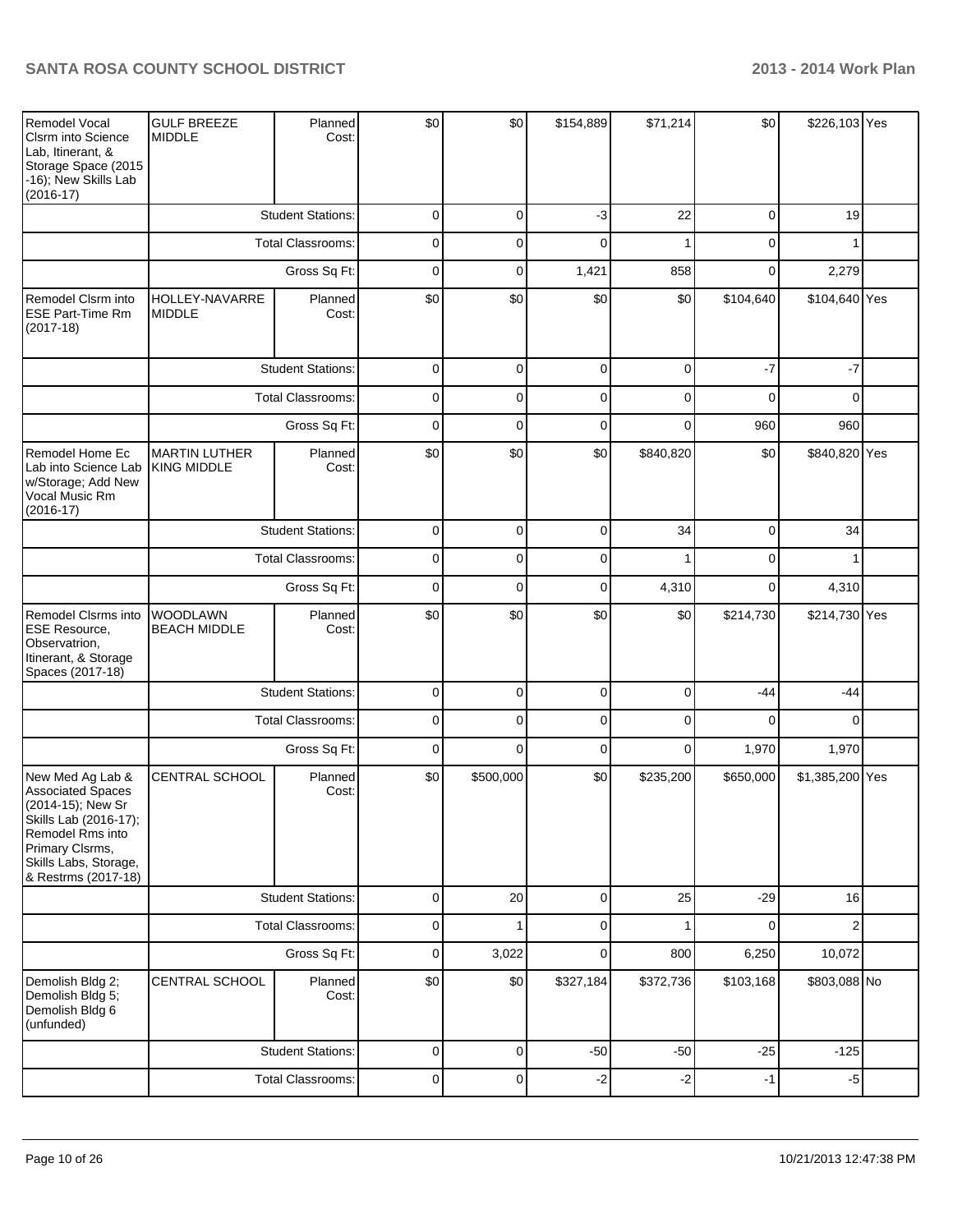|                                                                                                                                |                                          | Gross Sq Ft:             | 0              | 0           | $-3,146$    | $-3,584$     | $-992$      | $-7,722$       |  |
|--------------------------------------------------------------------------------------------------------------------------------|------------------------------------------|--------------------------|----------------|-------------|-------------|--------------|-------------|----------------|--|
| Remove 3<br>Relocatables;<br>Remodel Clsrms into<br><b>ESE Resource Rms</b><br>& Storage (unfunded)                            | <b>GULF BREEZE</b><br><b>SENIOR HIGH</b> | Planned<br>Cost:         | \$0            | \$0         | \$269,568   | \$0          | \$380,120   | \$649,688 No   |  |
|                                                                                                                                |                                          | <b>Student Stations:</b> | 0              | 0           | $-75$       | 0            | $-125$      | $-200$         |  |
|                                                                                                                                |                                          | <b>Total Classrooms:</b> | 0              | $\Omega$    | $-3$        | $\mathbf{0}$ | $\Omega$    | -3             |  |
|                                                                                                                                |                                          | Gross Sq Ft:             | $\overline{0}$ | $\mathbf 0$ | $-2,592$    | 0            | 3,655       | 1,063          |  |
| Demo Bldg 17 (-5<br>Clsrms) (2017-18)                                                                                          | <b>MILTON SENIOR</b><br>HIGH             | Planned<br>Cost:         | \$0            | \$0         | \$0         | \$0          | \$130,936   | \$130,936 Yes  |  |
|                                                                                                                                |                                          | <b>Student Stations:</b> | 0              | $\Omega$    | 0           | 0            | $-25$       | $-25$          |  |
|                                                                                                                                |                                          | <b>Total Classrooms:</b> |                | 0           | 0           | 0            | $-1$        | $-1$           |  |
|                                                                                                                                |                                          | Gross Sq Ft:             | 0              | $\Omega$    | 0           | $\Omega$     | $-1,259$    | $-1,259$       |  |
| <b>New Construction</b><br>Tech Lab (2014-15);<br>Removing<br>Relocatables (2016-<br>17)                                       | NAVARRE SENIOR<br><b>HIGH</b>            | Planned<br>Cost:         | \$0            | \$850,000   | \$0         | \$74,800     | \$0         | \$924,800 Yes  |  |
|                                                                                                                                | <b>Student Stations:</b>                 |                          | $\mathbf 0$    | 25          | 0           | $-50$        | 0           | $-25$          |  |
|                                                                                                                                |                                          | <b>Total Classrooms:</b> |                |             | 0           | $-2$         | 0           | $-1$           |  |
|                                                                                                                                | Gross Sq Ft:                             |                          | $\mathbf 0$    | 3,375       | 0           | $-1,728$     | $\mathbf 0$ | 1,647          |  |
| Remodel Clsrms into<br>Resource Rm & ESE<br>Resource &<br>Supplementary<br>Spaces, & Storage<br>$(2017-18)$                    | PACE SENIOR HIGH                         | Planned<br>Cost:         | \$0            | \$0         | \$0         | \$0          | \$335,712   | \$335,712 Yes  |  |
|                                                                                                                                |                                          | <b>Student Stations:</b> | 0              | $\mathbf 0$ | $\mathbf 0$ | $\Omega$     | $-100$      | $-100$         |  |
|                                                                                                                                |                                          | <b>Total Classrooms:</b> | 0              | 0           | $\mathbf 0$ | $\Omega$     | $\Omega$    | 0              |  |
|                                                                                                                                |                                          | Gross Sq Ft:             | 0              | $\Omega$    | $\Omega$    | $\Omega$     | 3,228       | 3,228          |  |
| Remodel Rms for Sr MILTON SENIOR<br>Hi Clsrm, Resource<br>Rms, & Storage;<br>Demolish bldg 3;<br>Demolish bldg 6<br>(unfunded) | <b>HIGH</b>                              | Planned<br>Cost:         | \$0            | \$0         | \$396,240   | \$986,232    | \$807,144   | \$2,189,616 No |  |
|                                                                                                                                |                                          | <b>Student Stations:</b> | 0              | 0           | $-25$       | $-105$       | $-100$      | $-230$         |  |
|                                                                                                                                |                                          | <b>Total Classrooms:</b> | 0              | 0           | 0           | -4           | -5          | $-9$           |  |
|                                                                                                                                |                                          | Gross Sq Ft:             | 0              | 0           | 3,810       | $-9,483$     | $-7,761$    | $-13,434$      |  |
| Remodel Clsrms into<br>Resource, ESE Full-<br>time, Vocational,<br>Storage Rms, &<br>Restrms (unfunded)                        | R HOBBS MIDDLE                           | Planned<br>Cost:         | \$0            | \$0         | \$0         | \$416,598    | \$0         | \$416,598 No   |  |
|                                                                                                                                |                                          | <b>Student Stations:</b> | 0              | 0           | $\mathbf 0$ | $-88$        | $\mathbf 0$ | $-88$          |  |
|                                                                                                                                |                                          | <b>Total Classrooms:</b> | 0              | 0           | 0           | $\pmb{0}$    | 0           | $\mathbf 0$    |  |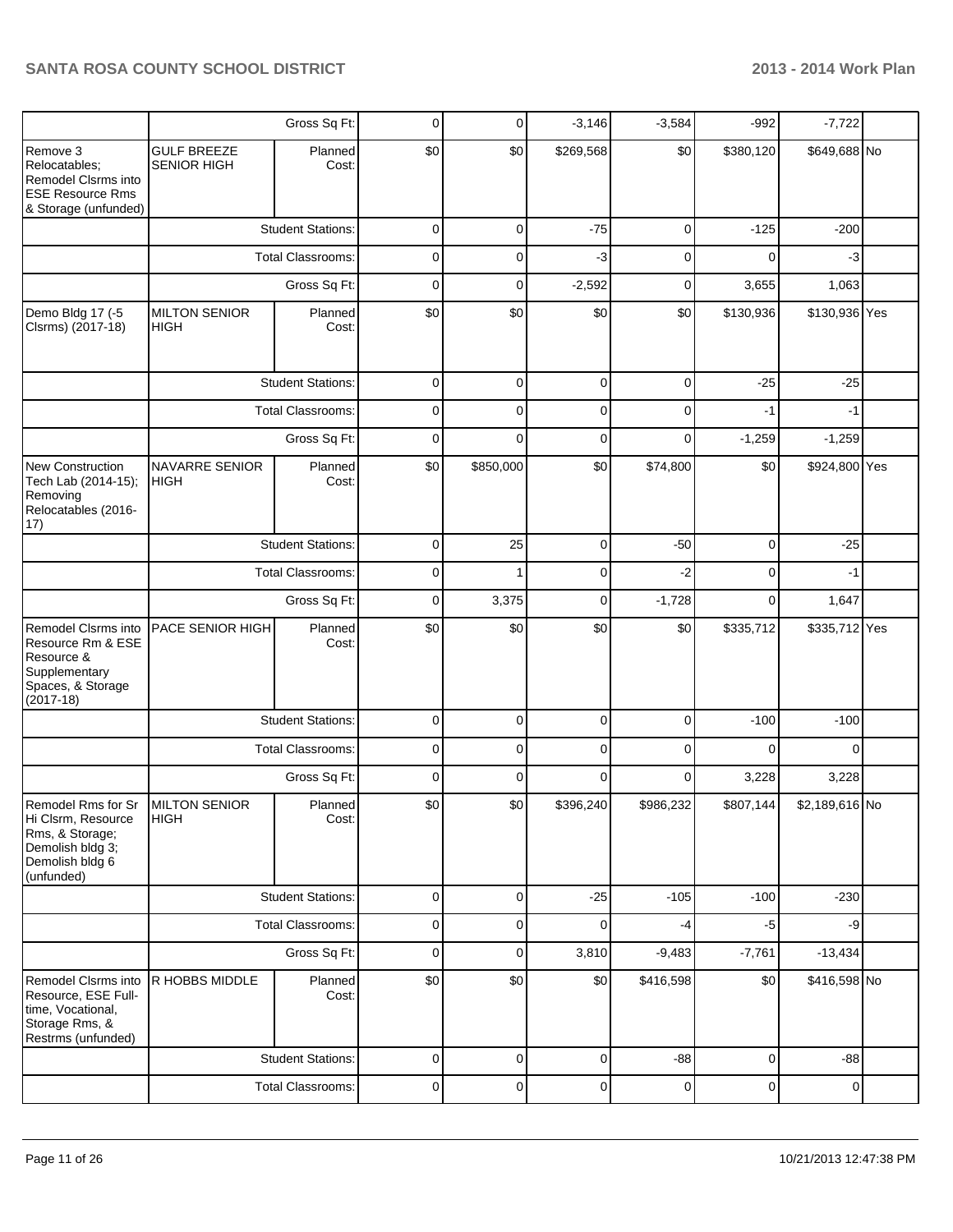|                                    |                | Gross Sq Ft:      |      |     |                  | 3,822           |     | 3,822           |  |
|------------------------------------|----------------|-------------------|------|-----|------------------|-----------------|-----|-----------------|--|
| New Vocal Music<br>Clsrm (2016-17) | R HOBBS MIDDLE | Planned<br>Cost:  | \$0] | \$0 | \$0 <sub>1</sub> | \$695,850       | \$0 | \$695,850 Yes   |  |
|                                    |                | Student Stations: |      |     |                  | 30 <sup>1</sup> |     | 30 <sup>1</sup> |  |
|                                    |                | Total Classrooms: |      |     |                  |                 |     |                 |  |
|                                    |                | Gross Sq Ft:      |      |     |                  | 2,980           | 0   | 2,980           |  |
|                                    |                |                   |      |     |                  |                 |     |                 |  |

| <b>Planned Cost:</b>     | \$0 | \$2,650,000 | \$3,013,462 | \$5,273,658 | \$6,871,921 | \$17,809,041 |
|--------------------------|-----|-------------|-------------|-------------|-------------|--------------|
| <b>Student Stations:</b> | 0   | 116         | $-320$      | -480 l      | $-1,238$    | $-1,922$     |
| <b>Total Classrooms:</b> |     |             | -3          | -14 l       | $-19$       | -291         |
| Gross Sq Ft:             | 0   | 11,036      | 11.992      | $-5,745$    | 27,711      | 44,994       |

## **Other Project Schedules**

Major renovations, remodeling, and additions of capital outlay projects that do not add capacity to schools.

| <b>Project Description</b>                                                                                                                                                           | Location                                       | 2013 - 2014<br><b>Actual Budget</b> | $2014 - 2015$<br>Projected | $2015 - 2016$<br>Projected | 2016 - 2017<br>Projected | 2017 - 2018<br>Projected | <b>Total</b>   | <b>Funded</b> |
|--------------------------------------------------------------------------------------------------------------------------------------------------------------------------------------|------------------------------------------------|-------------------------------------|----------------------------|----------------------------|--------------------------|--------------------------|----------------|---------------|
| Gravel Athletic Parking (2013-<br>(14)                                                                                                                                               | <b>JAY JUNIOR SENIOR</b><br><b>HIGH</b>        | \$30,000                            | \$0                        | \$0                        | \$0                      | \$0                      | \$30,000 Yes   |               |
| Expand & Renovate Gym; New PACE SENIOR HIGH<br>Work Eval Lab & VPI Lab; New<br>Cov'd Patio (unfunded)                                                                                |                                                | \$0                                 | \$0                        | \$0                        | \$1,578,899              | \$2,010,591              | \$3,589,490 No |               |
| Renovate Bldg 1; New Media<br>Center & Associated Spaces;<br>New Resource Rms, Clinic<br>Restrms (unfunded)                                                                          | <b>CENTRAL SCHOOL</b>                          | \$0                                 | \$0                        | \$402,063                  | \$949,095                | \$858,413                | \$2,209,571 No |               |
| Parent Pick-up Turn Lane, Trim<br>Trees, Replace Windows (2013)<br>-14); Site Improvements (2015-<br>16); Expand Kitchen (2017-18)                                                   | <b>BAGDAD ELEMENTARY</b>                       | \$45,000                            | \$0                        | \$50,000                   | \$0                      | \$298,763                | \$393,763 Yes  |               |
| New Well for Irrigation (2013-<br>14); Site Improvements (2016-<br>17)                                                                                                               | <b>BENNETT C. RUSSELL</b><br><b>ELEMENTARY</b> | \$7,000                             | \$0                        | \$0                        | \$15,000                 | \$0                      | \$22,000 Yes   |               |
| Addl Ext Lighting (2013-14);<br>Add 2 ESE Supplementary<br>Instruction Rooms(2017-18)                                                                                                | <b>BERRYHILL</b><br><b>ELEMENTARY</b>          | \$20,000                            | \$0                        | \$0                        | \$0                      | \$129,626                | \$149,626 Yes  |               |
| Resurface Track, Add Ext Elec.<br>Outlets (2013-14); Site<br>Improvements, 2 New ESE<br>Resource Rooms (2015-16)                                                                     | S S DIXON PRIMARY                              | \$25,000                            | \$0                        | \$212,060                  | \$0                      | \$0                      | \$237,060 Yes  |               |
| Site Improvements (2015-16)                                                                                                                                                          | <b>EAST MILTON</b><br><b>ELEMENTARY</b>        | \$0                                 | \$0                        | \$35,000                   | \$0                      | \$0                      | \$35,000 Yes   |               |
| Reroof, Drainage @ Bldg 3 & 4<br>(2013-14); Remodeling<br>Cisrm/Rstrm to Art Rm,<br>Planning Office, Kiln, &<br>Restrms; Renovating Rms 101-<br>111; Site Improvements (2015-<br>16) | <b>GULF BREEZE</b><br><b>ELEMENTARY</b>        | \$198,000                           | \$0                        | \$557,944                  | \$0                      | \$0                      | \$755,944 Yes  |               |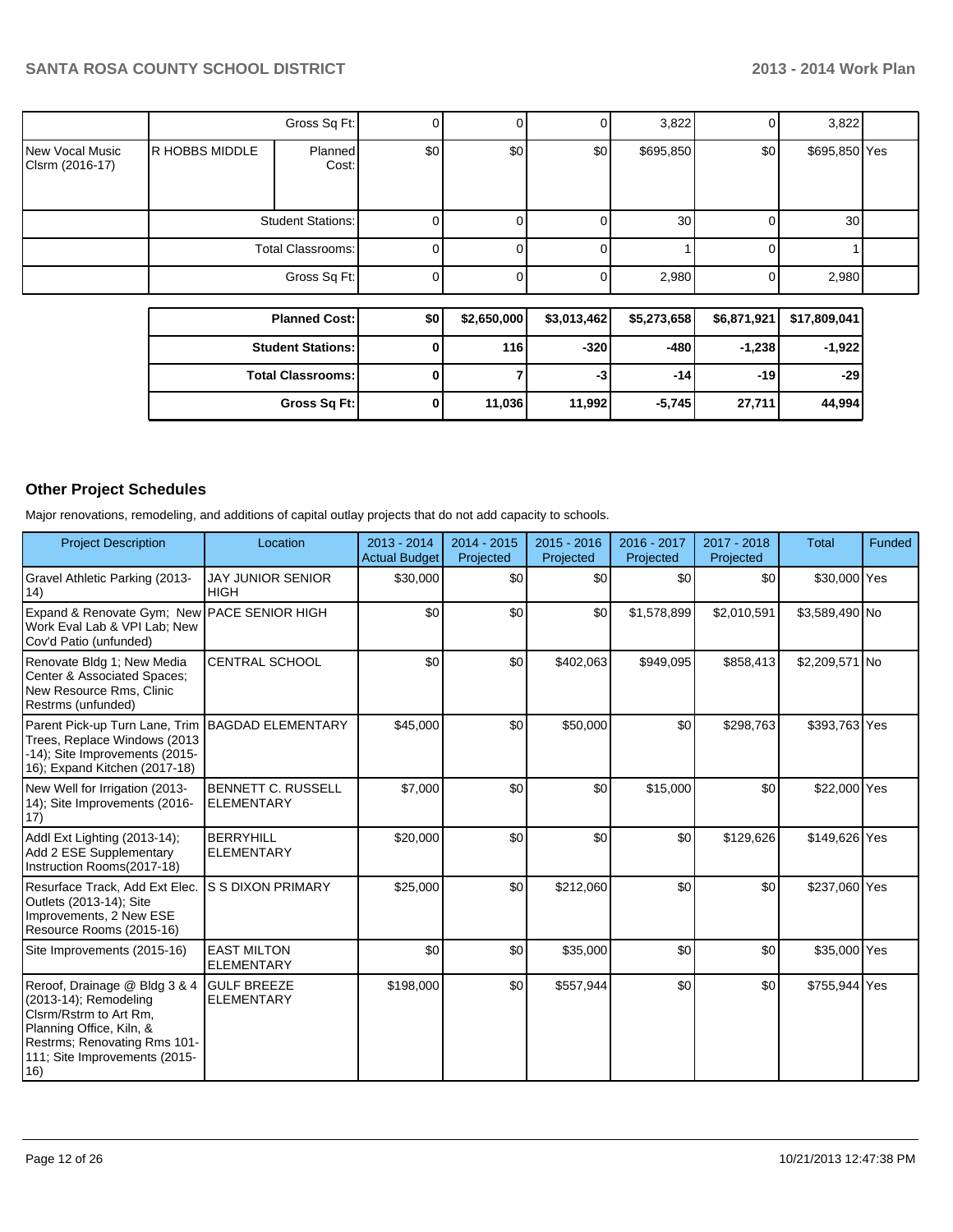| Restripe Parking, Sink @ Tchr<br>Lounge, Replace Ceiling Near<br>Media (2013-14); Site<br>Improvements (2016-17)                                                                                                                                                                        | HOLLEY-NAVARRE<br><b>INTERMEDIATE</b>                          | \$17,000    | \$0         | \$0         | \$70,000    | \$0         | \$87,000 Yes    |  |
|-----------------------------------------------------------------------------------------------------------------------------------------------------------------------------------------------------------------------------------------------------------------------------------------|----------------------------------------------------------------|-------------|-------------|-------------|-------------|-------------|-----------------|--|
| Reroof, Cafeteria HVAC (2013-<br>14); Reroof Bldgs 10 & 11,<br>Site Improvements (2015-16)                                                                                                                                                                                              | T R JACKSON ESE PRE-<br><b>K/FULL SERVICE</b><br><b>CENTER</b> | \$288,000   | \$0         | \$212,000   | \$0         | \$0         | \$500,000 Yes   |  |
| Reroof, Repair Floor @ Bldg 1<br>Rm 12 (2013-14); New Skills<br>Lab, Resource Rms, Office<br>Spaces, Tchr Planning &<br>Lounge, Mechanical, Electrical,<br>Custodial, Communication, &<br>Storage Spaces, Restrooms, &<br>Site Improvements (2014-15);<br>New Kitchen/Cafeteria & Assoc | <b>JAY ELEMENTARY</b>                                          | \$367,000   | \$1,200,000 | \$0         | \$0         | \$2,159,169 | \$3,726,169 Yes |  |
| Remodel Rm for Art, Tchr<br>Planning, Kiln, & Storage<br>(unfunded)                                                                                                                                                                                                                     | <b>JAY ELEMENTARY</b>                                          | \$0         | \$0         | \$0         | \$0         | \$133,308   | \$133,308 No    |  |
| Bus Awning, New<br>Phone/Intercom System,<br>Ramp/Awning @ Kitchen (2013<br>-14); Expand & Renovate<br>Kitchen/Cafeteria & Associated<br>Spaces: New Resource Rm, &<br>Site Improvements (2016-17)                                                                                      | ORIOLE BEACH<br>ELEMENTARY                                     | \$67,500    | \$0         | \$0         | \$1,781,113 | \$0         | \$1,848,613 Yes |  |
| Cabinets (2013-14); New Skill<br>Lab, Resource Rms, Storage<br>Spaces, & Site Improvements<br>$(2015-16)$                                                                                                                                                                               | PEA RIDGE<br><b>ELEMENTARY</b>                                 | \$30,000    | \$0         | \$498,669   | \$0         | \$0         | \$528,669 Yes   |  |
| Reroof (2013-14); Site<br>Improvements (2015-16)                                                                                                                                                                                                                                        | W H RHODES<br><b>ELEMENTARY</b>                                | \$63,000    | \$0         | \$85,000    | \$0         | \$0         | \$148,000 Yes   |  |
| Site Improvements & Expand &<br>Renovate Kitchen/Cafeteria &<br>Associated Spaces (2014-15)<br>Remodel Clsrm into Skills Lab<br>$(2016-17);$                                                                                                                                            | <b>WEST NAVARRE</b><br><b>INTERMEDIATE</b>                     | \$0         | \$0         | \$1,296,905 | \$0         | \$81,816    | \$1,378,721 Yes |  |
| Site Improvements (2016-17)                                                                                                                                                                                                                                                             | <b>WEST NAVARRE</b><br><b>PRIMARY</b>                          | \$0         | \$0         | \$0         | \$50,000    | \$0         | \$50,000 Yes    |  |
| Site Improvements, Expand &<br>Renovate Kitchen/Cafeteria &<br>Associated Spaces (2016-17)                                                                                                                                                                                              | <b>AVALON MIDDLE</b>                                           | \$0         | \$0         | \$0         | \$1,174,360 | \$0         | \$1,174,360 Yes |  |
| Repave PE Blacktop (2013-14);<br>Site Improvements, Expand &<br>Renovate Kitchen/Cafeteria &<br>Associated Spaces (2014-15)                                                                                                                                                             | <b>GULF BREEZE MIDDLE</b>                                      | \$30,000    | \$1,952,696 | \$0         | \$0         | \$0         | \$1,982,696 Yes |  |
| Kitchen/Custodial<br>Expansion/Remodel (2013-14);<br>Site Improvements (2015-16);                                                                                                                                                                                                       | R HOBBS MIDDLE                                                 | \$2,500,000 | \$0         | \$160,000   | \$0         | \$0         | \$2,660,000 Yes |  |
| Resurface Track (2013-14);<br><b>Expand &amp; Renovate</b><br>Ktichen/Cafeteria & Associated<br>Spaces (2014-15)                                                                                                                                                                        | HOLLEY-NAVARRE<br><b>MIDDLE</b>                                | \$25,000    | \$1,608,875 | \$0         | \$0         | \$0         | \$1,633,875 Yes |  |
| Kitchen Expansion/Remodel;<br>PE Field Drainage; Art Room<br>Expansion; Renovate<br>Computer Lab; Replace Multi-<br>Purpose Rm Lighting; Replace<br>Cafeteria Doors (2013-14)                                                                                                           | <b>MARTIN LUTHER KING</b><br><b>MIDDLE</b>                     | \$1,700,000 | \$0         | \$0         | \$0         | \$0         | \$1,700,000 Yes |  |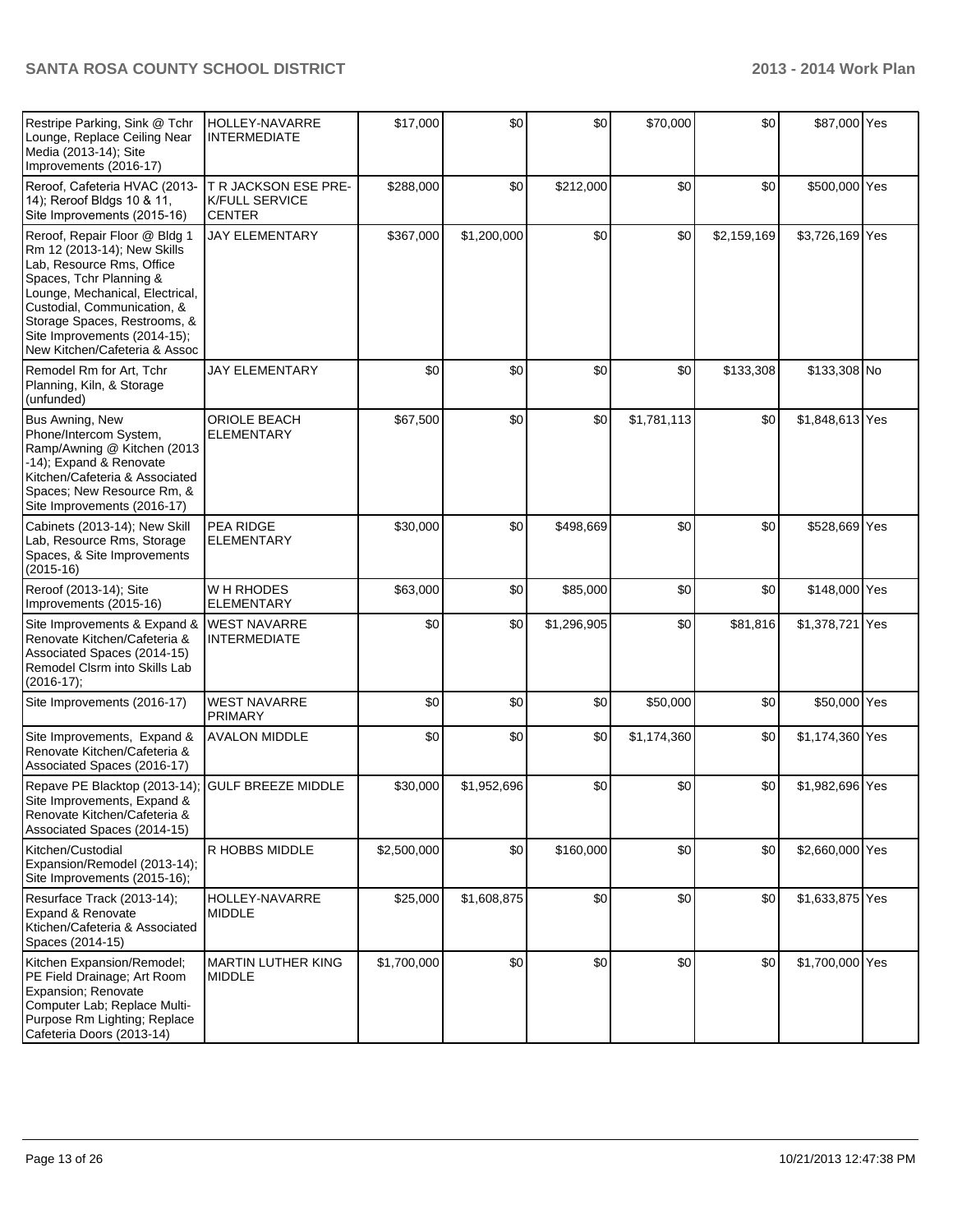| Multi-Purpose Rm Wall Mats<br>(2013-14); Site Improvements,<br><b>Expand &amp; Renovate</b><br>Kitchen/Cafeteria & Associated<br>Spaces (2015-16)                 | THOMAS L SIMS<br><b>MIDDLE</b>                                 | \$5,000     | \$0         | \$1,756,392 | \$0         | \$0         | \$1,761,392 Yes |  |
|-------------------------------------------------------------------------------------------------------------------------------------------------------------------|----------------------------------------------------------------|-------------|-------------|-------------|-------------|-------------|-----------------|--|
| Site Imrovements; Expand &<br>Renovate Kitchen/Cafeteria &<br>Associates Spaces; Add New<br>Resource Rms (2017-18)                                                | WOODLAWN BEACH<br><b>MIDDLE</b>                                | \$0         | \$0         | \$0         | \$0         | \$2,206,992 | \$2,206,992 Yes |  |
| Gym HVAC/Locker Rm Renov;<br>New Flag Pole; Renovate<br>Bathrooms for Elem (2013-14);<br>Site Improvements & New<br>Cov'd PE Area & Associated<br>Space (2016-17) | CENTRAL SCHOOL                                                 | \$825,000   | \$0         | \$0         | \$400,388   | \$0         | \$1,225,388 Yes |  |
| HVAC Renov, Restripe Parking<br>(2013-14); Site Improvements,<br><b>Expand &amp; Renovate</b><br>Kitchen/Cafeteria & Associated<br>Spaces (2016-17)               | <b>GULF BREEZE SENIOR</b><br><b>HIGH</b>                       | \$1,007,500 | \$0         | \$0         | \$2,575,000 | \$0         | \$3,582,500 Yes |  |
| Site Improvements & Remodel<br>Production Rm into VPI Lab<br>$(2016-17)$                                                                                          | LOCKLIN TECHNICAL<br><b>CENTER</b>                             | \$0         | \$0         | \$0         | \$116,520   | \$0         | \$116,520 Yes   |  |
| Site Improvements (2015-16)                                                                                                                                       | <b>MILTON SENIOR HIGH</b>                                      | \$0         | \$0         | \$40,000    | \$0         | \$0         | \$40,000 Yes    |  |
| Science Academy, Replace Ext PACE SENIOR HIGH<br>Lights (2013-14); Site<br>Improvements (2015-16)                                                                 |                                                                | \$90,000    | \$0         | \$55,000    | \$0         | \$0         | \$145,000 Yes   |  |
| Site Improvements (2015-16)                                                                                                                                       | <b>SANTA ROSA</b><br>SUPERINTENDENT'S<br><b>OFFICE</b>         | \$0         | \$0         | \$110,000   | \$0         | \$0         | \$110,000 Yes   |  |
| Expand & Renovate Gym;<br>Upgrade HVAC Bldgs 1, 3, 9, & HIGH<br>11 (unfunded)                                                                                     | <b>GULF BREEZE SENIOR</b>                                      | \$0         | \$0         | \$0         | \$1,323,843 | \$9,501,962 | \$10,825,805 No |  |
| Renovate Bldgs 1,2, 10, 13, 15,<br>& 17 (unfunded)                                                                                                                | LOCKLIN TECHNICAL<br><b>CENTER</b>                             | \$0         | \$0         | \$0         | \$0         | \$2,951,061 | \$2,951,061 No  |  |
| New Cov'd Patio & Renovate<br>HVAC Bldg 35 (unfunded)                                                                                                             | <b>MILTON SENIOR HIGH</b>                                      | \$0         | \$0         | \$0         | \$0         | \$7,171,929 | \$7,171,929 No  |  |
| New Resource Rms, ESE<br>Resource & Itinerant Spaces;<br>Remodel Storage Spaces &<br>Renovate Bldg 4; Remodel<br>Storage Spaes & Renovate<br>Bldg 4 (unfunded)    | <b>GULF BREEZE MIDDLE</b>                                      | \$0         | \$0         | \$439,076   | \$1,040,472 | \$579,991   | \$2,059,539 No  |  |
| Renovate Bldg 1 (unfunded)                                                                                                                                        | <b>BAGDAD ELEMENTARY</b>                                       | \$0         | \$0         | \$0         | \$0         | \$2,724,280 | \$2,724,280 No  |  |
| Renovate Bldgs 1-11<br>(unfunded)                                                                                                                                 | T R JACKSON ESE PRE-<br><b>K/FULL SERVICE</b><br><b>CENTER</b> | \$0         | \$0         | \$0         | \$0         | \$1,854,520 | \$1,854,520 No  |  |
| New Resource Rooms &<br>Remodel Storage (unfunded)                                                                                                                | THOMAS L SIMS<br><b>MIDDLE</b>                                 | \$0         | \$0         | \$0         | \$0         | \$640,987   | \$640,987 No    |  |
| New Firing Range, Conf Rm, &<br>Storage; Remodel Clsrm into<br>Skills Lab; Renovate Bldg 1;<br>Expand & Renovate Gym; New<br>Cov'd Patio (unfunded)               | NAVARRE SENIOR HIGH                                            | \$0         | \$0         | \$554,599   | \$510,225   | \$3,171,872 | \$4,236,696 No  |  |
| Renovate Bldgs 1,2, 4, 5, 6, 9,<br>10, & 12 (unfunded)                                                                                                            | W H RHODES<br><b>ELEMENTARY</b>                                | \$0         | \$0         | \$0         | \$0         | \$3,099,152 | \$3,099,152 No  |  |
| <b>Property Acquisition for Future</b><br>School Site(s) (2014-15)                                                                                                | Location not specified                                         | \$0         | \$2,000,000 | \$0         | \$0         | \$0         | \$2,000,000 Yes |  |
| Renovate Bldg 1 & Upgrade<br>Bldg 2 HVAC (unfunded)                                                                                                               | MARTIN LUTHER KING<br><b>MIDDLE</b>                            | \$0         | \$0         | \$0         | \$0         | \$5,491,080 | \$5,491,080 No  |  |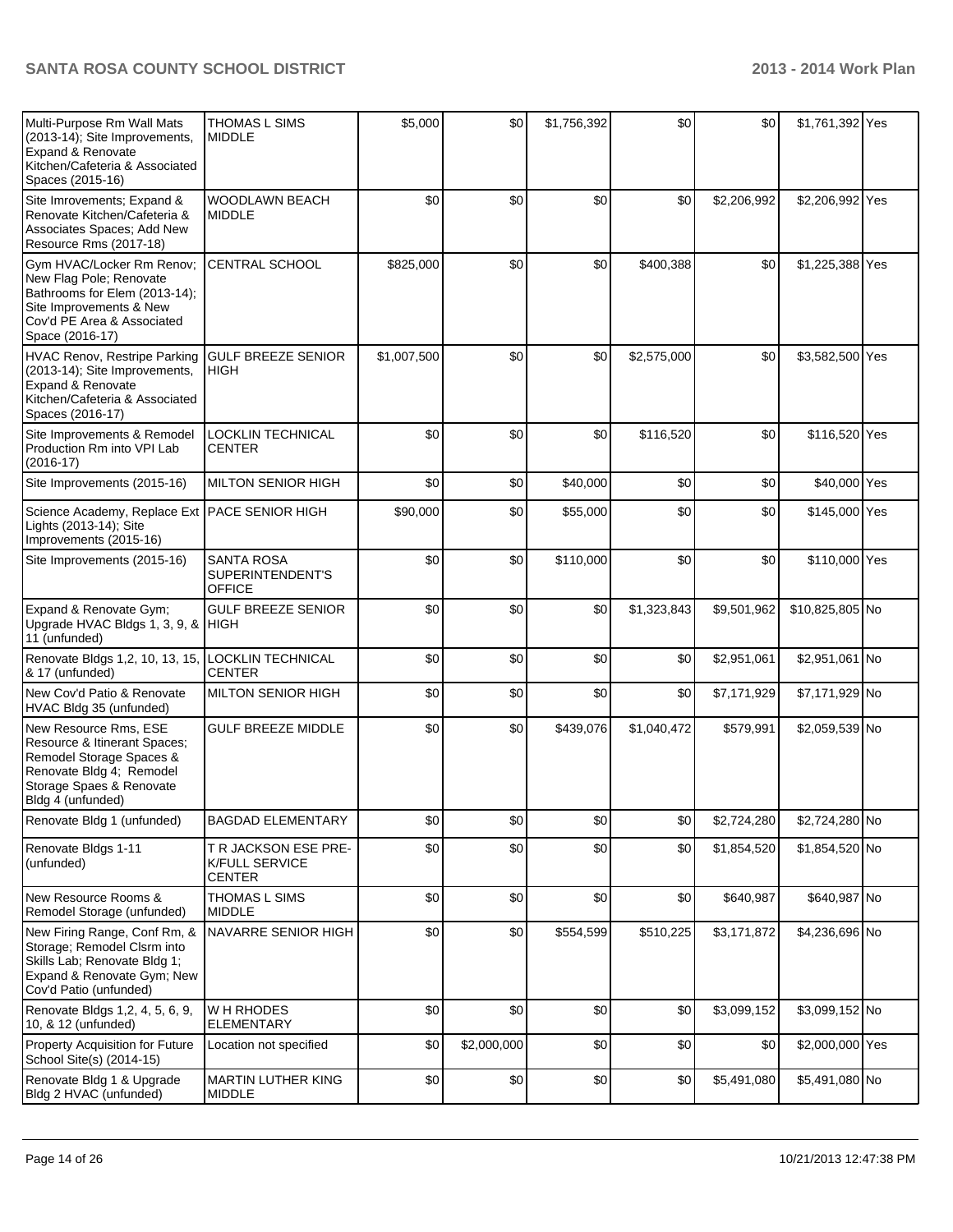|                                                                                             |                                              | \$7,375,000 | \$6,761,571 | \$6,785,090 | \$11,602,355 | \$47,427,238 | \$79,951,254  |  |
|---------------------------------------------------------------------------------------------|----------------------------------------------|-------------|-------------|-------------|--------------|--------------|---------------|--|
| New ESE Resource Rms (2017<br>l-18)                                                         | <b>HOLLEY-NAVARRE</b><br><b>INTERMEDIATE</b> | \$0         | \$0         | \$0         | \$0          | \$246,826    | \$246,826 Yes |  |
| Restripe Parking (2013-14);<br>Site Improvements; New Skills<br>Lab & Resource Rm (2015-16) | <b>HOLLEY NAVARRE</b><br><b>PRIMARY</b>      | \$5,000     | \$0         | \$320,382   | \$0          | \$0          | \$325,382 Yes |  |
| Repair/Replace Ceiling @ Boys NAVARRE SENIOR HIGH<br>Locker Rms (2013-14)                   |                                              | \$30,000    | \$0         | \$0         | \$0          | \$0          | \$30,000 Yes  |  |
| Renovate Bldg 1 & 2<br>(unfunded)                                                           | R HOBBS MIDDLE                               | \$0         | \$0         | \$0         | \$0          | \$805,464    | \$805,464 No  |  |
| Remodel Storage; New Cov'd<br>Patio (unfunded)                                              | <b>HOLLEY-NAVARRE</b><br><b>MIDDLE</b>       | \$0         | \$0         | \$0         | \$17,440     | \$683,550    | \$700,990 No  |  |
| New Skills Lab, ESE Resource<br>Rm, & Itinerant Rm (2017-18)                                | <b>CHUMUCKLA</b><br><b>ELEMENTARY</b>        | \$0         | \$0         | \$0         | \$0          | \$369,070    | \$369,070 Yes |  |
| Renovate Office Spaces<br>(unfunded)                                                        | <b>BERRYHILL</b><br>ELEMENTARY               | \$0         | \$0         | \$0         | \$0          | \$256,816    | \$256,816 No  |  |

## **Additional Project Schedules**

Any projects that are not identified in the last approved educational plant survey.

| <b>Project Description</b>                                                | Location                  | <b>Num</b> | 2013 - 2014<br>Classroom   Actual Budget | $2014 - 2015$<br>Projected | $2015 - 2016$<br>Projected | 2016 - 2017<br>Projected | 2017 - 2018<br>Projected | <b>Total</b>  | Funded |
|---------------------------------------------------------------------------|---------------------------|------------|------------------------------------------|----------------------------|----------------------------|--------------------------|--------------------------|---------------|--------|
| Turn Lane (Joint Project EAST MILTON<br>with County) (2013-14) ELEMENTARY |                           |            | \$25,000                                 | \$0                        | \$0                        | \$0                      | \$0                      | \$25,000 Yes  |        |
| Strip/Improve Football<br>Field; Replace Stairs @<br>Pressbox (2013-14)   | <b>IPACE SENIOR HIGHI</b> |            | \$155,000                                | \$0 <sub>1</sub>           | \$0                        | \$0                      | \$0                      | \$155,000 Yes |        |
|                                                                           |                           |            | \$180,000                                | \$0                        | \$0                        | \$0                      | \$0                      | \$180,000     |        |

#### **Non Funded Growth Management Project Schedules**

Schedule indicating which projects, due to planned development, that CANNOT be funded from current revenues projected over the next five years.

Nothing reported for this section.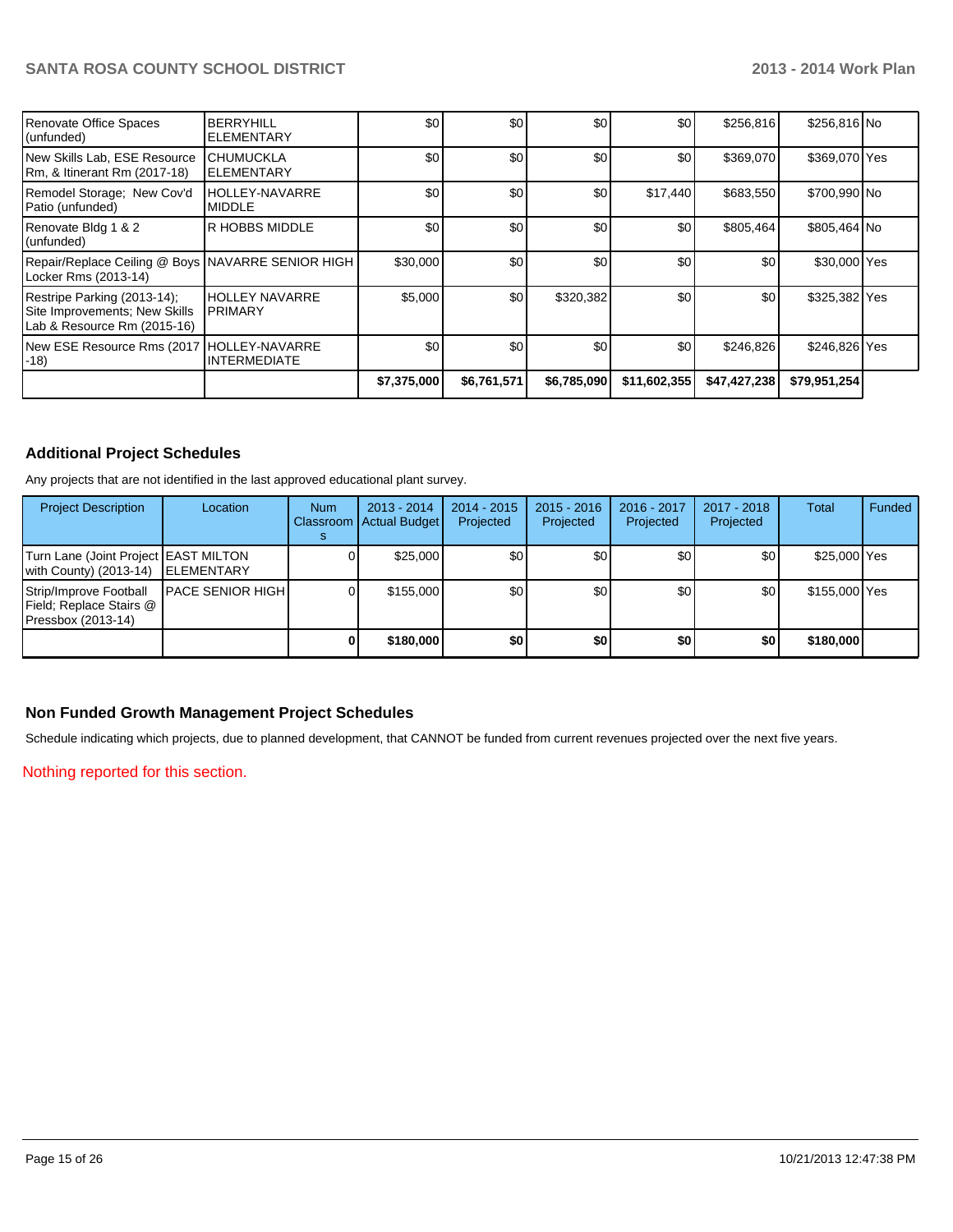## **Capacity Tracking**

| Location                                                    | $2013 -$<br>2014 Satis.<br>Stu. Sta. | Actual<br>$2013 -$<br><b>2014 FISH</b><br>Capacity | Actual<br>$2012 -$<br>2013<br><b>COFTE</b> | # Class<br><b>Rooms</b> | Actual<br>Average<br>$2013 -$<br>2014 Class<br><b>Size</b> | Actual<br>$2013 -$<br>2014<br><b>Utilization</b> | <b>New</b><br>Stu.<br>Capacity | <b>New</b><br>Rooms to<br>be<br>Added/Re<br>moved | Projected<br>$2017 -$<br>2018<br><b>COFTE</b> | Projected<br>$2017 -$<br>2018<br><b>Utilization</b> | Projected<br>$2017 -$<br>2018 Class<br><b>Size</b> |
|-------------------------------------------------------------|--------------------------------------|----------------------------------------------------|--------------------------------------------|-------------------------|------------------------------------------------------------|--------------------------------------------------|--------------------------------|---------------------------------------------------|-----------------------------------------------|-----------------------------------------------------|----------------------------------------------------|
| <b>CENTRAL SCHOOL</b>                                       | 720                                  | 648                                                | 519                                        | 32                      | 16                                                         | 80.00 %                                          | $-109$                         | $-3$                                              | 536                                           | 99.00 %                                             | 18                                                 |
| <b>BERRYHILL</b><br><b>ELEMENTARY</b>                       | 931                                  | 931                                                | 756                                        | 51                      | 15                                                         | 81.00 %                                          | -36                            | $\Omega$                                          | 782                                           | 87.00%                                              | 15                                                 |
| <b>BAGDAD ELEMENTARY</b>                                    | 579                                  | 579                                                | 415                                        | 31                      | 13                                                         | 72.00 %                                          | 0                              | $\Omega$                                          | 429                                           | 74.00%                                              | 14                                                 |
| <b>CHUMUCKLA</b><br><b>ELEMENTARY</b>                       | 429                                  | 429                                                | 293                                        | 24                      | 12                                                         | 68.00 %                                          | 0                              | $\Omega$                                          | 303                                           | 71.00%                                              | 13                                                 |
| <b>EAST MILTON</b><br><b>ELEMENTARY</b>                     | 988                                  | 988                                                | 727                                        | 51                      | 14                                                         | 74.00 %                                          | $-104$                         | $\Omega$                                          | 752                                           | 85.00 %                                             | 15                                                 |
| <b>GULF BREEZE</b><br><b>ELEMENTARY</b>                     | 913                                  | 913                                                | 769                                        | 48                      | 16                                                         | 84.00 %                                          | 0                              | $\Omega$                                          | 795                                           | 87.00 %                                             | 17                                                 |
| <b>WOODLAWN BEACH</b><br><b>MIDDLE</b>                      | 1,176                                | 1,058                                              | 963                                        | 53                      | 18                                                         | 91.00 %                                          | $-44$                          | $\Omega$                                          | 996                                           | 98.00 %                                             | 19                                                 |
| <b>HOLLEY NAVARRE</b><br>PRIMARY                            | 827                                  | 827                                                | 815                                        | 47                      | 17                                                         | 99.00 %                                          | $-18$                          | $\Omega$                                          | 843                                           | 104.00%                                             | 18                                                 |
| BENNETT C. RUSSELL<br><b>ELEMENTARY</b>                     | 1,072                                | 1,072                                              | 905                                        | 60                      | 15                                                         | 84.00 %                                          | $-92$                          | $\Omega$                                          | 936                                           | 96.00 %                                             | 16                                                 |
| <b>THOMAS L SIMS</b><br><b>MIDDLE</b>                       | 960                                  | 864                                                | 868                                        | 45                      | 19                                                         | 100.00 %                                         | $\Omega$                       | $\Omega$                                          | 898                                           | 104.00%                                             | 20                                                 |
| <b>S S DIXON</b><br><b>INTERMEDIATE</b>                     | 903                                  | 903                                                | 704                                        | 44                      | 16                                                         | 78.00 %                                          | $-100$                         | $\Omega$                                          | 728                                           | 91.00%                                              | 17                                                 |
| <b>WEST NAVARRE</b><br><b>PRIMARY</b>                       | 946                                  | 946                                                | 835                                        | 53                      | 16                                                         | 88.00 %                                          | $-14$                          | $\Omega$                                          | 863                                           | 93.00 %                                             | 16                                                 |
| NAVARRE SENIOR HIGH                                         | 2,270                                | 2,156                                              | 1,704                                      | 91                      | 19                                                         | 79.00 %                                          | $-25$                          | $-1$                                              | 1,762                                         | 83.00 %                                             | 20                                                 |
| <b>WEST NAVARRE</b><br><b>INTERMEDIATE</b>                  | 1,088                                | 1,088                                              | 995                                        | 53                      | 19                                                         | 91.00 %                                          | -28                            | $\Omega$                                          | 1,028                                         | 97.00 %                                             | 19                                                 |
| <b>AVALON MIDDLE</b>                                        | 949                                  | 854                                                | 736                                        | 44                      | 17                                                         | 86.00 %                                          | -56                            | $\overline{0}$                                    | 761                                           | 95.00 %                                             | 17                                                 |
| <b>HOLLEY-NAVARRE</b><br><b>INTERMEDIATE</b>                | 963                                  | 963                                                | 759                                        | 47                      | 16                                                         | 79.00 %                                          | $-129$                         | $-2$                                              | 785                                           | 94.00%                                              | 17                                                 |
| HOLLEY-NAVARRE<br><b>MIDDLE</b>                             | 1,019                                | 917                                                | 799                                        | 47                      | 17                                                         | 87.00 %                                          | $-7$                           | $\Omega$                                          | 826                                           | 91.00%                                              | 18                                                 |
| <b>PEA RIDGE</b><br><b>ELEMENTARY</b>                       | 992                                  | 992                                                | 723                                        | 50                      | 14                                                         | 73.00 %                                          | $-122$                         | $\Omega$                                          | 748                                           | 86.00 %                                             | 15                                                 |
| <b>ORIOLE BEACH</b><br><b>ELEMENTARY</b>                    | 846                                  | 846                                                | 795                                        | 46                      | 17                                                         | 94.00 %                                          | $-44$                          | $\Omega$                                          | 822                                           | 102.00%                                             | 18                                                 |
| LOCKLIN TECHNICAL<br><b>CENTER</b>                          | 363                                  | 435                                                | 224                                        | 18                      | 12                                                         | 51.00 %                                          | $\overline{0}$                 | $\overline{0}$                                    | 232                                           | 53.00 %                                             | 13                                                 |
| <b>BERRYHILL</b><br><b>ADMINISTRATIVE</b><br><b>COMPLEX</b> | 67                                   | 67                                                 | 17                                         | 6                       | $\overline{3}$                                             | 25.00 %                                          | 0                              | $\Omega$                                          | 17                                            | 25.00 %                                             | 3                                                  |
| <b>MUNSON ELEMENTARY</b>                                    | 250                                  | $\Omega$                                           | $\Omega$                                   | 12                      | $\overline{0}$                                             | 0.00%                                            | 0                              | $\overline{0}$                                    | 0                                             | 0.00%                                               | 0                                                  |
| <b>S S DIXON PRIMARY</b>                                    | 709                                  | 709                                                | 672                                        | 40                      | 17                                                         | 95.00 %                                          | 43                             | 4                                                 | 695                                           | 92.00 %                                             | 16                                                 |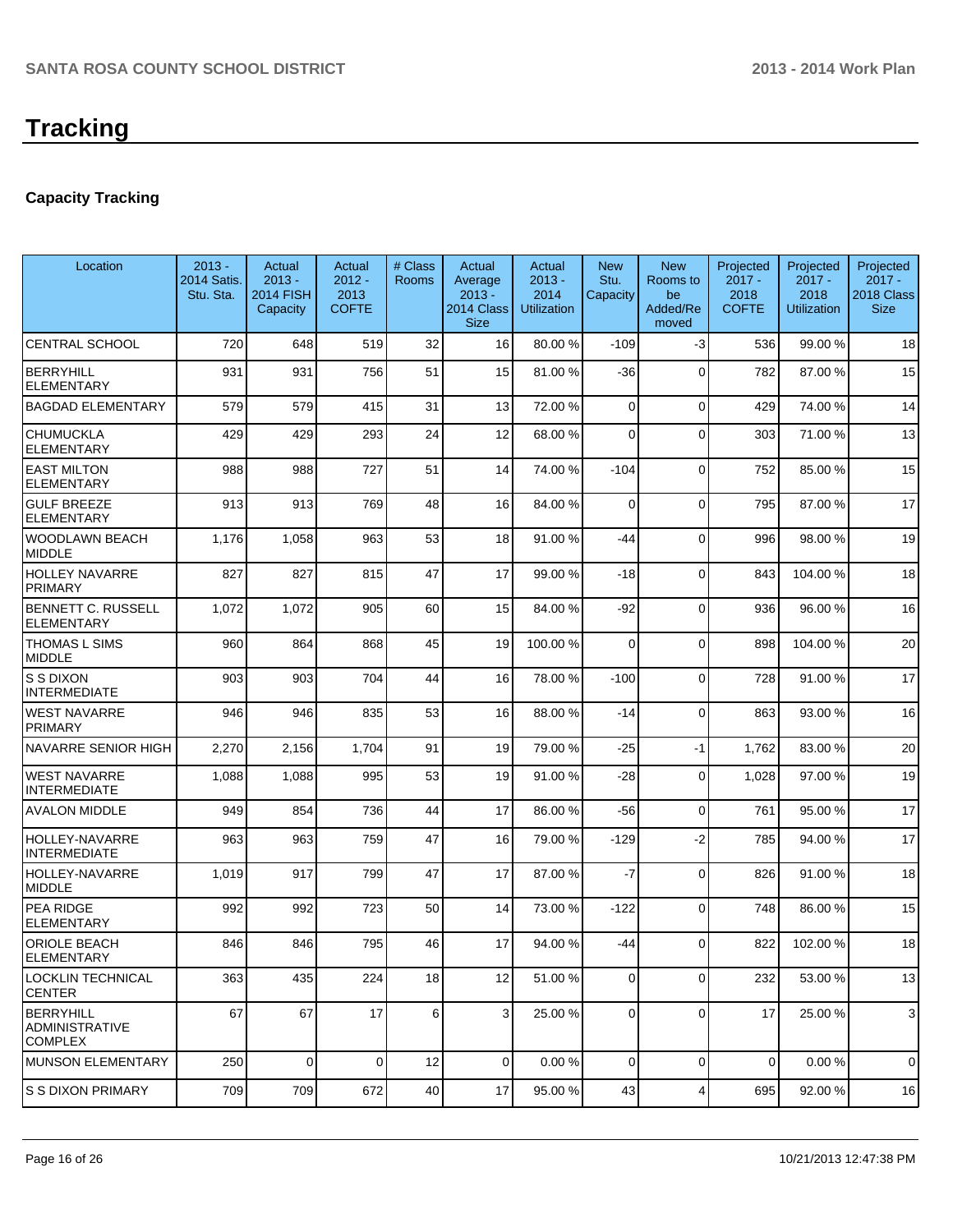| IPACE SENIOR HIGH                                         | 2,202  | 2,091  | 1,552  | 90    | 17 | 74.00 %  | $-100$   | $\Omega$ | 1,605  | 81.00%   | 18           |
|-----------------------------------------------------------|--------|--------|--------|-------|----|----------|----------|----------|--------|----------|--------------|
| IW H RHODES<br>IELEMENTARY                                | 1,054  | 1,054  | 842    | 57    | 15 | 80.00 %  | $-94$    | $\Omega$ | 871    | 91.00 %  | 15           |
| IR HOBBS MIDDLE                                           | 960    | 864    | 705    | 44    | 16 | 82.00 %  | $-58$    |          | 729    | 90.00 %  | 16           |
| IMARTIN LUTHER KING<br><b>IMIDDLE</b>                     | 797    | 717    | 604    | 36    | 17 | 84.00 %  | 34       |          | 624    | 83.00 %  | 17           |
| <b>IGULF BREEZE MIDDLE</b>                                | 1,008  | 907    | 913    | 47    | 19 | 101.00 % | 19       |          | 944    | 102.00%  | 20           |
| <b>IGULF BREEZE SENIOR</b><br>Ініgн                       | 1,719  | 1,633  | 1,384  | 73    | 19 | 85.00 %  | $-200$   | -3       | 1,432  | 100.00 % | 20           |
| T R JACKSON ESE PRE-<br><b>IK/FULL SERVICE</b><br>ICENTER | 282    | 282    | 19     | 17    |    | 7.00 %   | $\Omega$ | $\Omega$ | 19     | 7.00 %   | $\mathbf{1}$ |
| <b>JAY JUNIOR SENIOR</b><br> HIGH                         | 787    | 708    | 409    | 33    | 12 | 58.00 %  | $\Omega$ | $\Omega$ | 423    | 60.00 %  | 13           |
| <b>JAY ELEMENTARY</b>                                     | 808    | 808    | 484    | 40    | 12 | 60.00 %  | $-383$   | $-17$    | 501    | 118.00%  | 22           |
| IMILTON SENIOR HIGH                                       | 2,060  | 1,957  | 1,605  | 82    | 20 | 82.00 %  | $-255$   | $-10$    | 1,660  | 98.00 %  | 23           |
|                                                           | 31,637 | 30,206 | 24,505 | 1,512 | 16 | 81.13%   | $-1,922$ | -29      | 25,345 | 89.61 %  | 17           |
|                                                           |        |        |        |       |    |          |          |          |        |          |              |

The COFTE Projected Total (25,345) for 2017 - 2018 must match the Official Forecasted COFTE Total (25,345 ) for 2017 - 2018 before this section can be completed. In the event that the COFTE Projected Total does not match the Official forecasted COFTE, then the Balanced Projected COFTE Table should be used to balance COFTE.

| Projected COFTE for 2017 - 2018 |        | <b>Grade Level Type</b> | <b>Balanced Projected</b><br>COFTE for 2017 - 2018 |
|---------------------------------|--------|-------------------------|----------------------------------------------------|
| Elementary (PK-3)               | 7,841  |                         |                                                    |
| Middle (4-8)                    | 10.499 |                         |                                                    |
|                                 |        | Elementary (PK-3)       | 0                                                  |
| High (9-12)                     | 7,005  |                         |                                                    |
|                                 |        | Middle (4-8)            | $\Omega$                                           |
|                                 | 25,345 |                         |                                                    |
|                                 |        | High (9-12)             | $\Omega$                                           |
|                                 |        |                         |                                                    |
|                                 |        |                         | 25.345                                             |

#### **Relocatable Replacement**

Number of relocatable classrooms clearly identified and scheduled for replacement in the school board adopted financially feasible 5-year district work program.

| Location                               | $2013 - 2014$ | $2014 - 2015$ | │ 2015 - 2016 │ 2016 - 2017 │ 2017 - 2018 | Year 5 Total |
|----------------------------------------|---------------|---------------|-------------------------------------------|--------------|
| <b>IGULF BREEZE SENIOR HIGH</b>        |               |               |                                           | 31           |
| <b>HOLLEY-NAVARRE INTERMEDIATE</b>     |               |               |                                           |              |
| INAVARRE SENIOR HIGH                   |               |               |                                           |              |
| <b>Total Relocatable Replacements:</b> |               |               |                                           |              |

#### **Charter Schools Tracking**

Information regarding the use of charter schools.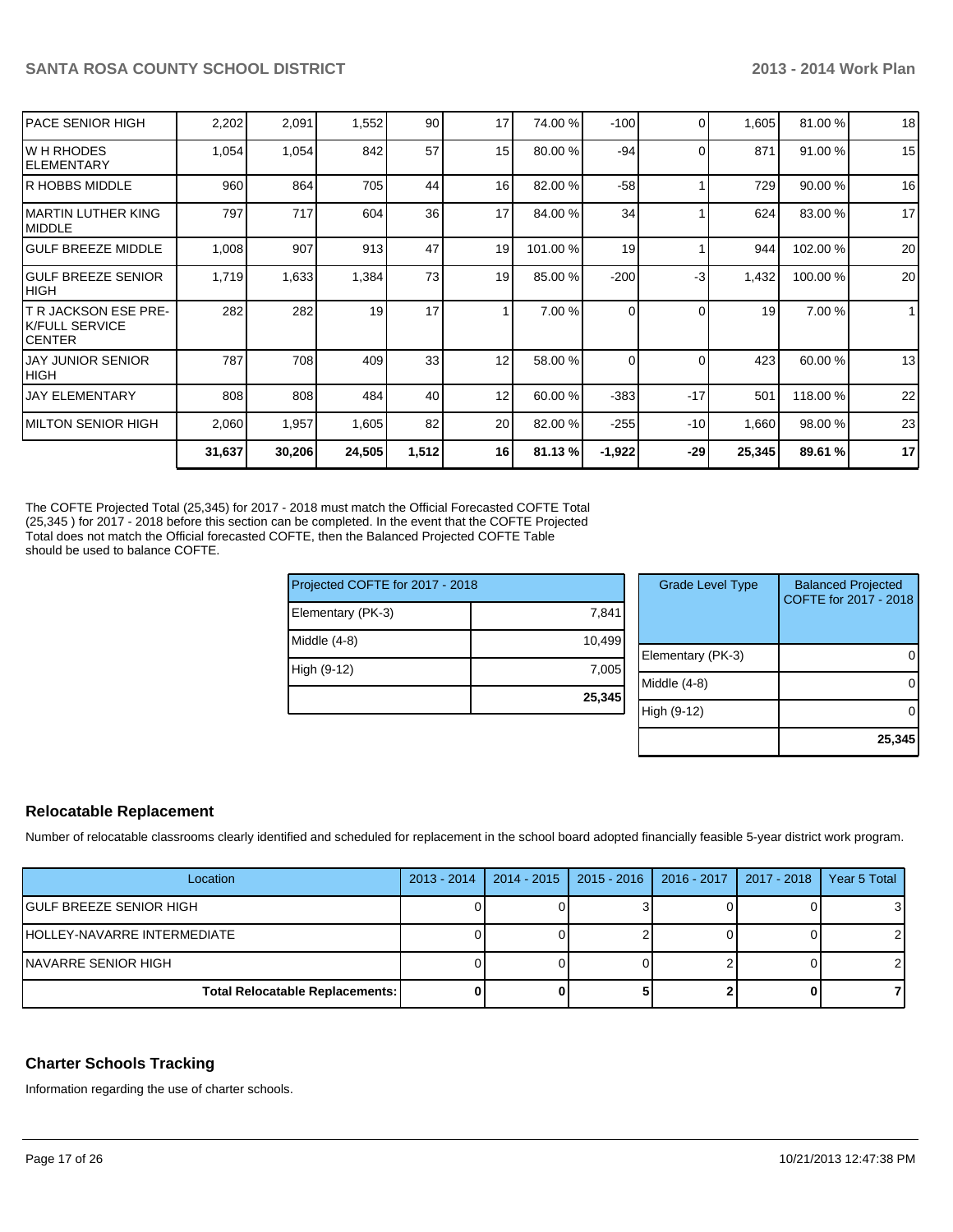| Location-Type                                          | # Relocatable<br>units or<br>permanent<br><b>classrooms</b> | Owner    | Year Started or<br>Scheduled | Student<br><b>Stations</b> | <b>Students</b><br>Enrolled | Years in<br>Contract | <b>Total Charter</b><br><b>Students</b><br>projected for<br>$2017 - 2018$ |
|--------------------------------------------------------|-------------------------------------------------------------|----------|------------------------------|----------------------------|-----------------------------|----------------------|---------------------------------------------------------------------------|
| Learning Academy/Rader School<br>Alternative Placement |                                                             | 12 OTHER | 1998                         | 140                        | 87                          | 10 <sub>1</sub>      | 120                                                                       |
| Capstone Academy                                       |                                                             | 3 OTHER  | 2010                         | 30 <sub>l</sub>            | 15 <sub>1</sub>             | 5                    | 30 <sup>1</sup>                                                           |
|                                                        | 15 <sub>1</sub>                                             |          |                              | 170                        | 102                         |                      | 150 <sub>l</sub>                                                          |

#### **Special Purpose Classrooms Tracking**

The number of classrooms that will be used for certain special purposes in the current year, by facility and type of classroom, that the district will, 1), not use for educational purposes, and 2), the co-teaching classrooms that are not open plan classrooms and will be used for educational purposes.

| School                               | <b>School Type</b> | # of Elementary<br>K-3 Classrooms | # of Middle 4-8<br><b>Classrooms</b> | # of High 9-12<br>Classrooms | # of $ESE$<br><b>Classrooms</b> | # of Combo<br><b>Classrooms</b> | Total<br>Classrooms |
|--------------------------------------|--------------------|-----------------------------------|--------------------------------------|------------------------------|---------------------------------|---------------------------------|---------------------|
| <b>IGULF BREEZE ELEMENTARY</b>       | Educational        |                                   |                                      |                              |                                 |                                 | $\overline{2}$      |
| <b>IJAY ELEMENTARY</b>               | Educational        |                                   |                                      |                              |                                 |                                 |                     |
| <b>IPEA RIDGE ELEMENTARY</b>         | Educational        |                                   |                                      |                              |                                 |                                 |                     |
| IS S DIXON INTERMEDIATE              | Educational        |                                   |                                      |                              |                                 |                                 | $\mathbf{3}$        |
| INAVARRE SENIOR HIGH                 | Educational        |                                   |                                      |                              |                                 |                                 |                     |
| <b>JAVALON MIDDLE</b>                | Educational        |                                   |                                      |                              |                                 |                                 | 3                   |
| <b>Total Educational Classrooms:</b> |                    |                                   | 10                                   |                              |                                 |                                 | 14                  |

| School                         | School Type                          | # of Elementary<br>K-3 Classrooms | # of Middle 4-8<br><b>Classrooms</b> | # of High $9-12$<br><b>Classrooms</b> | # of $ESE$<br><b>Classrooms</b> | # of Combo<br><b>Classrooms</b> | <b>Total</b><br><b>Classrooms</b> |
|--------------------------------|--------------------------------------|-----------------------------------|--------------------------------------|---------------------------------------|---------------------------------|---------------------------------|-----------------------------------|
| <b>ITHOMAS L SIMS MIDDLE</b>   | Co-Teaching                          |                                   | 14                                   |                                       |                                 |                                 | 16                                |
| IS S DIXON INTERMEDIATE        | Co-Teaching                          |                                   |                                      |                                       |                                 |                                 | $\overline{2}$                    |
| <b>IHOLLEY NAVARRE PRIMARY</b> | Co-Teaching                          |                                   |                                      |                                       |                                 |                                 | 3                                 |
|                                | <b>Total Co-Teaching Classrooms:</b> |                                   | 15                                   |                                       |                                 |                                 | 21                                |

#### **Infrastructure Tracking**

**Necessary offsite infrastructure requirements resulting from expansions or new schools. This section should include infrastructure information related to capacity project schedules and other project schedules (Section 4).**

Not Specified

**Proposed location of planned facilities, whether those locations are consistent with the comprehensive plans of all affected local governments, and recommendations for infrastructure and other improvements to land adjacent to existing facilities. Provisions of 1013.33(12), (13) and (14) and 1013.36 must be addressed for new facilities planned within the 1st three years of the plan (Section 5).**

Not Specified

**Consistent with Comp Plan?** No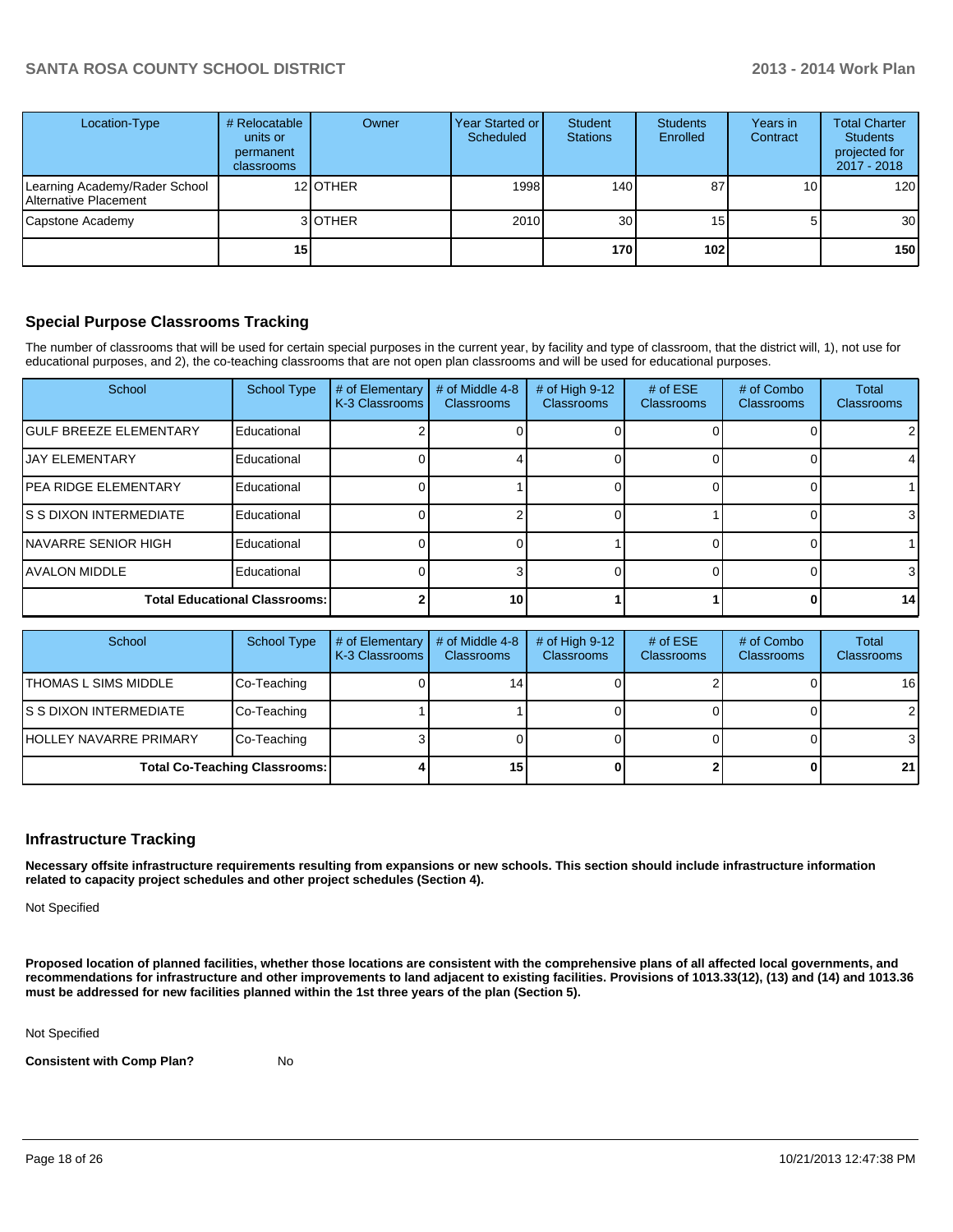#### **Net New Classrooms**

The number of classrooms, by grade level and type of construction, that were added during the last fiscal year.

| List the net new classrooms added in the 2012 - 2013 fiscal year.                                                                                       |                                                                                                                                |  |  |  | List the net new classrooms to be added in the 2013 - 2014 fiscal<br>vear. |                            |                                |                        |  |
|---------------------------------------------------------------------------------------------------------------------------------------------------------|--------------------------------------------------------------------------------------------------------------------------------|--|--|--|----------------------------------------------------------------------------|----------------------------|--------------------------------|------------------------|--|
| "Classrooms" is defined as capacity carrying classrooms that are added to increase<br>capacity to enable the district to meet the Class Size Amendment. |                                                                                                                                |  |  |  | Totals for fiscal year 2013 - 2014 should match totals in Section 15A.     |                            |                                |                        |  |
| Location                                                                                                                                                | $2012 - 2013$ #<br>$2012 - 2013$ #<br>$2012 - 2013 \#$<br>$2012 - 2013$<br><b>Modular</b><br>Relocatable<br>Total<br>Permanent |  |  |  | $2013 - 2014$ #<br>Permanent                                               | $2013 - 2014$ #<br>Modular | $2013 - 2014$ #<br>Relocatable | $2013 - 2014$<br>Total |  |
| Elementary (PK-3)                                                                                                                                       |                                                                                                                                |  |  |  |                                                                            |                            |                                |                        |  |
| Middle (4-8)                                                                                                                                            |                                                                                                                                |  |  |  |                                                                            |                            |                                |                        |  |
| High (9-12)                                                                                                                                             |                                                                                                                                |  |  |  |                                                                            |                            |                                |                        |  |
|                                                                                                                                                         |                                                                                                                                |  |  |  |                                                                            |                            |                                | 0                      |  |

#### **Relocatable Student Stations**

Number of students that will be educated in relocatable units, by school, in the current year, and the projected number of students for each of the years in the workplan.

| <b>Site</b>                        | 2013 - 2014 | 2014 - 2015 | $2015 - 2016$ | 2016 - 2017    | 2017 - 2018 | 5 Year Average |
|------------------------------------|-------------|-------------|---------------|----------------|-------------|----------------|
| <b>CENTRAL SCHOOL</b>              | 25          | 25          | 25            | 25             | 25          | 25             |
| <b>BERRYHILL ELEMENTARY</b>        | $\Omega$    | $\Omega$    | 0             | 0              | 0           | $\overline{0}$ |
| <b>BAGDAD ELEMENTARY</b>           | 0           | 0           | 0             | $\Omega$       | 0           | $\overline{0}$ |
| CHUMUCKLA ELEMENTARY               | 72          | 72          | 72            | 72             | 72          | 72             |
| <b>EAST MILTON ELEMENTARY</b>      | 0           | $\Omega$    | 0             | 0              | $\Omega$    | $\overline{0}$ |
| <b>GULF BREEZE ELEMENTARY</b>      | 0           | 0           | $\Omega$      | $\Omega$       | 0           | $\overline{0}$ |
| IS S DIXON INTERMEDIATE            | 0           | $\Omega$    | 0             | $\Omega$       | 0           | $\overline{0}$ |
| <b>IWEST NAVARRE PRIMARY</b>       | $\Omega$    | $\Omega$    | 0             | $\Omega$       | 0           | $\overline{0}$ |
| INAVARRE SENIOR HIGH               | 50          | 50          | 50            | $\Omega$       | $\Omega$    | 30             |
| <b>IWEST NAVARRE INTERMEDIATE</b>  | 154         | 154         | 154           | 154            | 154         | 154            |
| AVALON MIDDLE                      | 0           | $\Omega$    | 0             | 0              | 0           | $\overline{0}$ |
| <b>ORIOLE BEACH ELEMENTARY</b>     | 0           | $\Omega$    | $\Omega$      | $\Omega$       | $\Omega$    | $\overline{0}$ |
| LOCKLIN TECHNICAL CENTER           | 0           | $\mathbf 0$ | $\Omega$      | $\overline{0}$ | 0           | $\overline{0}$ |
| BERRYHILL ADMINISTRATIVE COMPLEX   | 15          | 15          | 15            | 15             | 15          | 15             |
| <b>THOMAS L SIMS MIDDLE</b>        | 0           | $\Omega$    | 0             | $\Omega$       | $\Omega$    | $\overline{0}$ |
| W H RHODES ELEMENTARY              | $\Omega$    | $\Omega$    | $\Omega$      | $\Omega$       | $\Omega$    | $\overline{0}$ |
| R HOBBS MIDDLE                     | 0           | $\Omega$    | 0             | $\Omega$       | 0           | $\overline{0}$ |
| <b>IMARTIN LUTHER KING MIDDLE</b>  | 0           | $\Omega$    | $\Omega$      | $\Omega$       | $\Omega$    | $\overline{0}$ |
| <b>HOLLEY-NAVARRE INTERMEDIATE</b> | 88          | 88          | 44            | 44             | 44          | 62             |
| HOLLEY-NAVARRE MIDDLE              | 44          | 44          | 44            | 44             | 44          | 44             |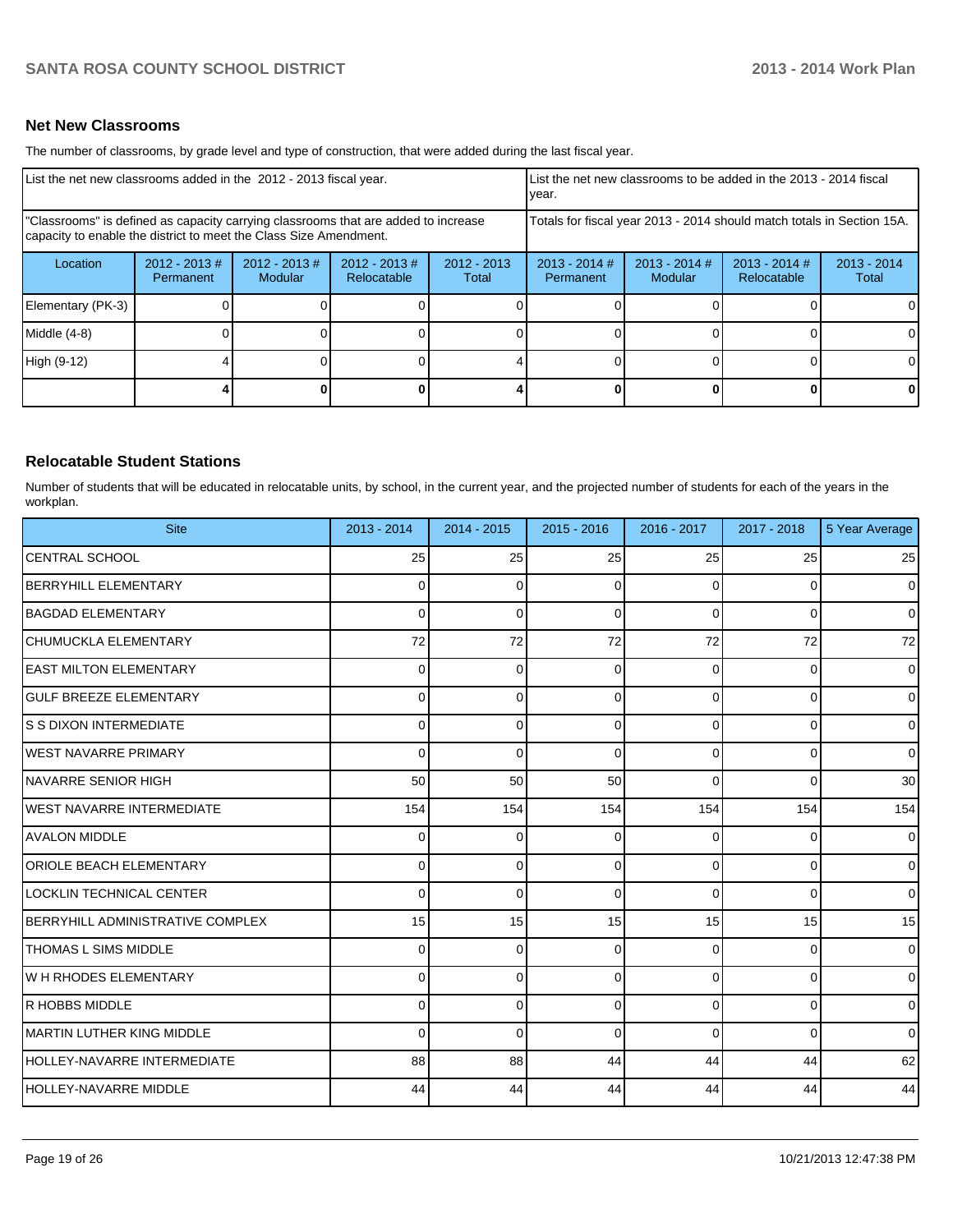| Percent in relocatables by year.                  | 3%       | 3%       | 3%     | 3%       | 3%       | 3%              |
|---------------------------------------------------|----------|----------|--------|----------|----------|-----------------|
| Total number of COFTE students projected by year. | 24,551   | 24,661   | 24,713 | 24,963   | 25,345   | 24,847          |
| Total students in relocatables by year.           | 836      | 836      | 717    | 667      | 667      | 745             |
| Totals for SANTA ROSA COUNTY SCHOOL DISTRICT      |          |          |        |          |          |                 |
| <b>JAY ELEMENTARY</b>                             | $\Omega$ | $\Omega$ | 0      | $\Omega$ | $\Omega$ | $\overline{0}$  |
| <b>JAY JUNIOR SENIOR HIGH</b>                     | 0        | $\Omega$ | 0      | $\Omega$ | $\Omega$ | $\overline{0}$  |
| IWOODLAWN BEACH MIDDLE                            | 0        | $\Omega$ |        | $\Omega$ | $\Omega$ | $\Omega$        |
| <b>T R JACKSON ESE PRE-K/FULL SERVICE CENTER</b>  | 5        | 5        | 5      | 5        | 5        | 5               |
| IGULF BREEZE SENIOR HIGH                          | 200      | 200      | 125    | 125      | 125      | 155             |
| <b>I</b> GULF BREEZE MIDDLE                       | 0        | $\Omega$ | 0      | $\Omega$ | $\Omega$ | $\overline{0}$  |
| IPACE SENIOR HIGH                                 | $\Omega$ | $\Omega$ | 0      | $\Omega$ | $\Omega$ | $\overline{0}$  |
| HOLLEY NAVARRE PRIMARY                            | 0        | 0        | ŋ      | $\Omega$ | $\Omega$ | $\overline{0}$  |
| BENNETT C. RUSSELL ELEMENTARY                     | 72       | 72       | 72     | 72       | 72       | 72              |
| IS S DIXON PRIMARY                                | 36       | 36       | 36     | 36       | 36       | 36 <sup>1</sup> |
| IMUNSON ELEMENTARY                                | 0        | $\Omega$ | 0      | $\Omega$ | $\Omega$ | $\Omega$        |
| IMILTON SENIOR HIGH                               | 75       | 75       | 75     | 75       | 75       | 75              |
| PEA RIDGE ELEMENTARY                              | $\Omega$ | 0        | 0      | 0        | $\Omega$ | $\overline{0}$  |

## **Leased Facilities Tracking**

Exising leased facilities and plans for the acquisition of leased facilities, including the number of classrooms and student stations, as reported in the educational plant survey, that are planned in that location at the end of the five year workplan.

| Location                          | # of Leased<br>Classrooms 2013 -<br>2014 | <b>FISH Student</b><br><b>Stations</b> | Owner                          | # of Leased<br>Classrooms 2017 -<br>2018 | <b>FISH Student</b><br><b>Stations</b> |
|-----------------------------------|------------------------------------------|----------------------------------------|--------------------------------|------------------------------------------|----------------------------------------|
| <b>GULF BREEZE SENIOR HIGH</b>    | 3                                        |                                        | 75 Mobile Modular              |                                          |                                        |
| IS S DIXON INTERMEDIATE           | 0                                        |                                        | 0 ModSpace<br>(formerly Resun) | U                                        |                                        |
| <b>IWEST NAVARRE PRIMARY</b>      | 0                                        |                                        | 0 ModSpace<br>(formerly Resun) | $\Omega$                                 | 0                                      |
| NAVARRE SENIOR HIGH               | 0                                        |                                        | 0 ModSpace<br>(formerly Resun) | 0                                        |                                        |
| WEST NAVARRE INTERMEDIATE         | 0                                        |                                        | 0 ModSpace<br>(formerly Resun) | 0                                        | <sup>0</sup>                           |
| CHUMUCKLA ELEMENTARY              |                                          |                                        | 18 Mobile Modular              |                                          | 18                                     |
| <b>IMARTIN LUTHER KING MIDDLE</b> | 0                                        |                                        | 0 ModSpace<br>(formerly Resun) | U                                        | $\Omega$                               |
| IMILTON SENIOR HIGH               | 0                                        |                                        | 0 Mobile Modular &<br>Modspace | 0                                        | <sup>0</sup>                           |
| CENTRAL SCHOOL                    | U                                        |                                        |                                | <sup>0</sup>                             | 0                                      |
| <b>BERRYHILL ELEMENTARY</b>       | $\Omega$                                 | 0                                      |                                | $\Omega$                                 | $\Omega$                               |
| BAGDAD ELEMENTARY                 | 0                                        | 0                                      |                                | $\Omega$                                 | $\Omega$                               |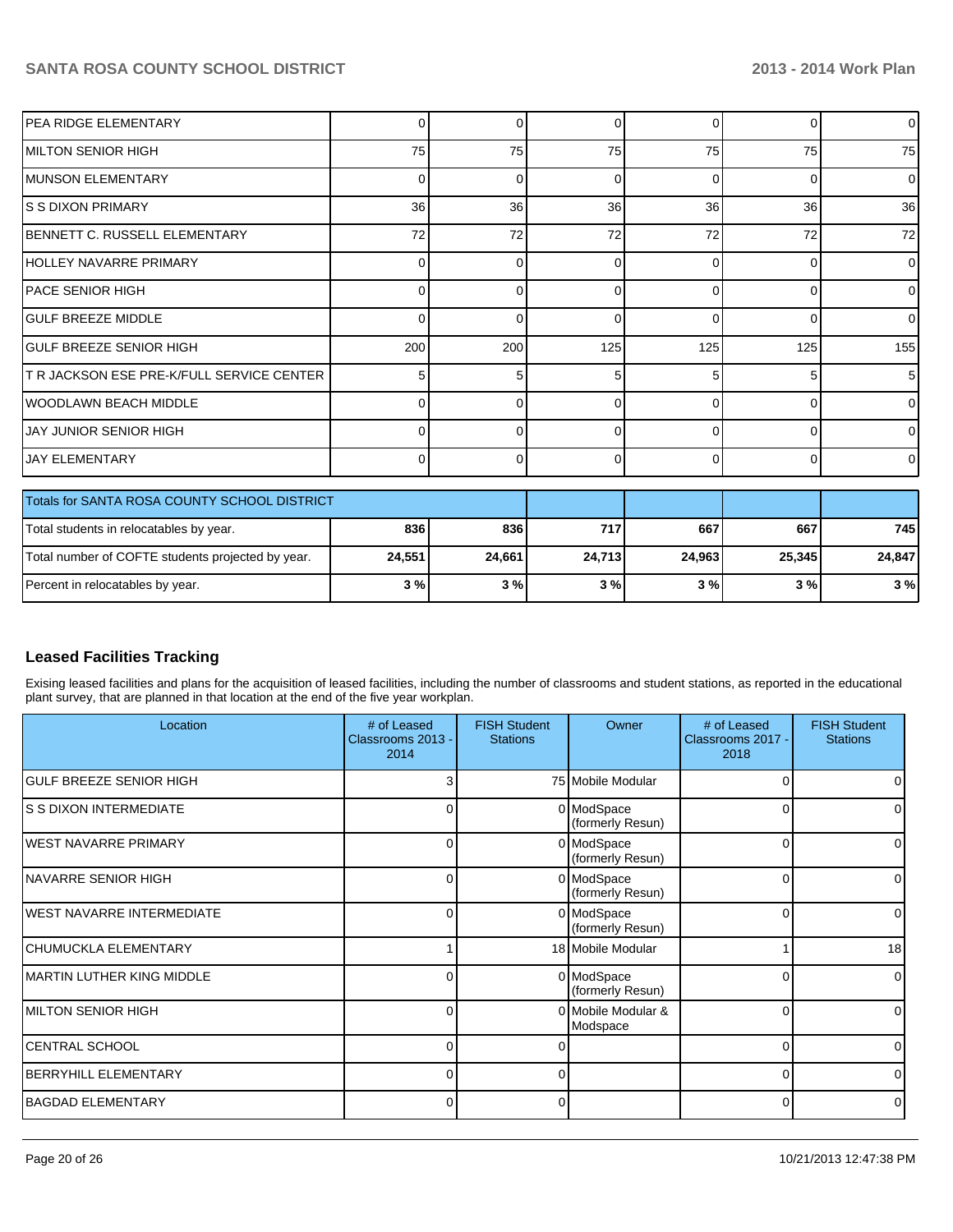| <b>EAST MILTON ELEMENTARY</b>             | $\Omega$ | $\Omega$ | 0        | $\overline{0}$ |
|-------------------------------------------|----------|----------|----------|----------------|
| <b>IGULF BREEZE ELEMENTARY</b>            | 0        | 0        | 0        | 0              |
| <b>GULF BREEZE MIDDLE</b>                 | $\Omega$ | $\Omega$ | 0        | 0              |
| T R JACKSON ESE PRE-K/FULL SERVICE CENTER | $\Omega$ | 0        | 0        | 01             |
| JAY JUNIOR SENIOR HIGH                    | U        | O        | 0        | 0              |
| <b>JAY ELEMENTARY</b>                     |          |          | $\Omega$ | 0              |
| MUNSON ELEMENTARY                         | 0        | O        | 0        |                |
| IS S DIXON PRIMARY                        |          | 0        | 0        | 0              |
| <b>PACE SENIOR HIGH</b>                   | $\Omega$ |          | 0        | 0              |
| W H RHODES ELEMENTARY                     | 0        | 0        | 0        | 0              |
| <b>R HOBBS MIDDLE</b>                     | $\Omega$ | $\Omega$ | $\Omega$ | 0              |
| HOLLEY-NAVARRE INTERMEDIATE               | $\Omega$ | 0        | 0        | 01             |
| HOLLEY-NAVARRE MIDDLE                     | 0        | 0        | 0        | 01             |
| PEA RIDGE ELEMENTARY                      |          |          | $\Omega$ | $\overline{0}$ |
| <b>ORIOLE BEACH ELEMENTARY</b>            | $\Omega$ | O        | $\Omega$ | 0              |
| LOCKLIN TECHNICAL CENTER                  |          |          | $\Omega$ | 0              |
| BERRYHILL ADMINISTRATIVE COMPLEX          |          |          | U        | 01             |
| THOMAS L SIMS MIDDLE                      | ∩        |          | $\Omega$ | 01             |
| <b>AVALON MIDDLE</b>                      |          |          | $\Omega$ | 0l             |
| <b>WOODLAWN BEACH MIDDLE</b>              | $\Omega$ | $\Omega$ | $\Omega$ | $\overline{0}$ |
| <b>HOLLEY NAVARRE PRIMARY</b>             | U        | 0        | $\Omega$ | 01             |
| BENNETT C. RUSSELL ELEMENTARY             |          |          | ∩        | 0              |
|                                           |          | 93       |          | 18             |

## **Failed Standard Relocatable Tracking**

Relocatable units currently reported by school, from FISH, and the number of relocatable units identified as 'Failed Standards'.

Nothing reported for this section.

## **Planning**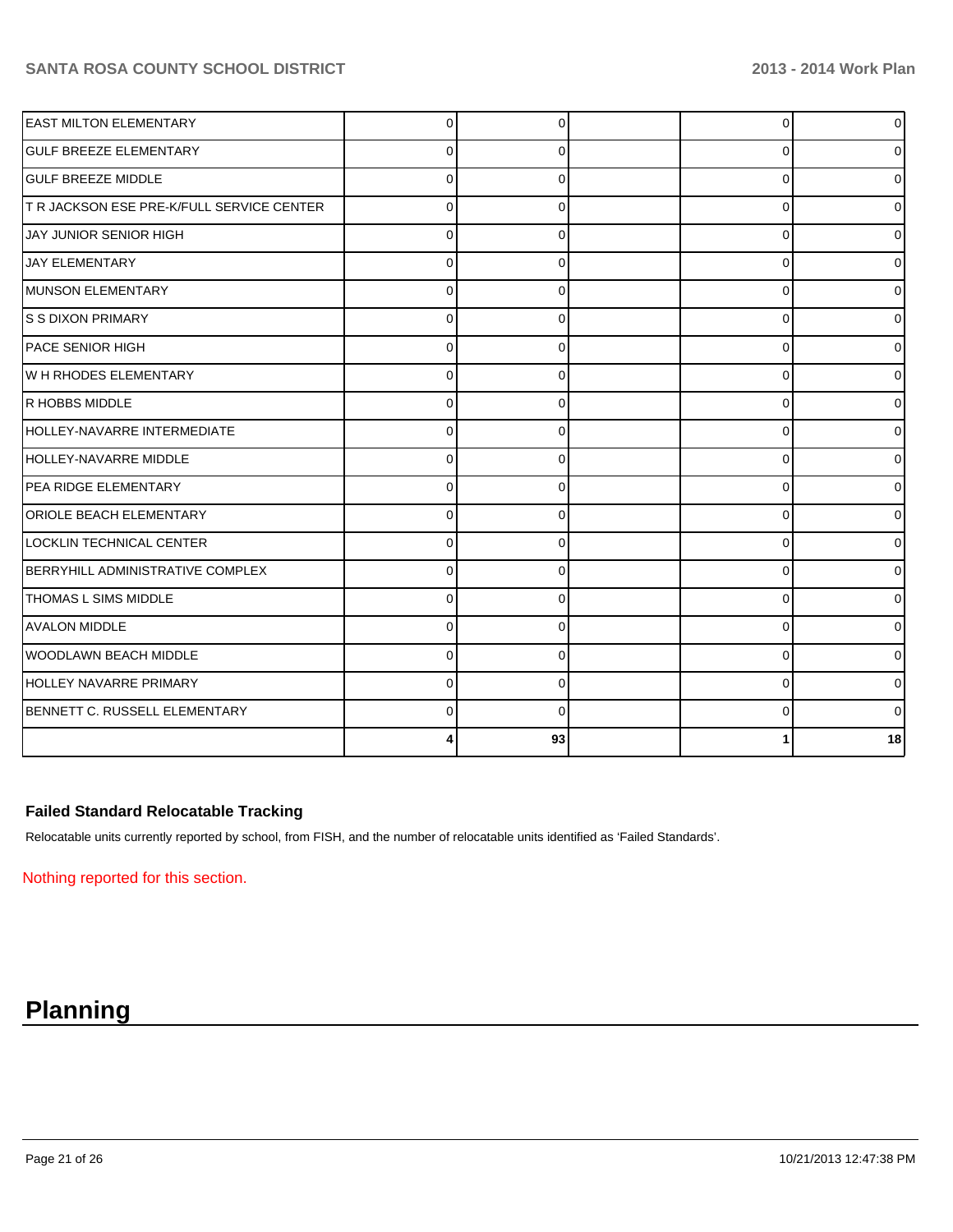#### **Class Size Reduction Planning**

**Plans approved by the school board that reduce the need for permanent student stations such as acceptable school capacity levels, redistricting, busing, year-round schools, charter schools, magnet schools, public-private partnerships, multitrack scheduling, grade level organization, block scheduling, or other alternatives.**

Redistricting, charter schools, virtual school, & scheduling changes.

#### **School Closure Planning**

**Plans for the closure of any school, including plans for disposition of the facility or usage of facility space, and anticipated revenues.**

Approval to close Munson Elementary School was approved by the School Board on August 27, 2009 and approved by DOE on September 4, 2009. Munson Elementary students were redistricted to Central School (formerly known as Central High School).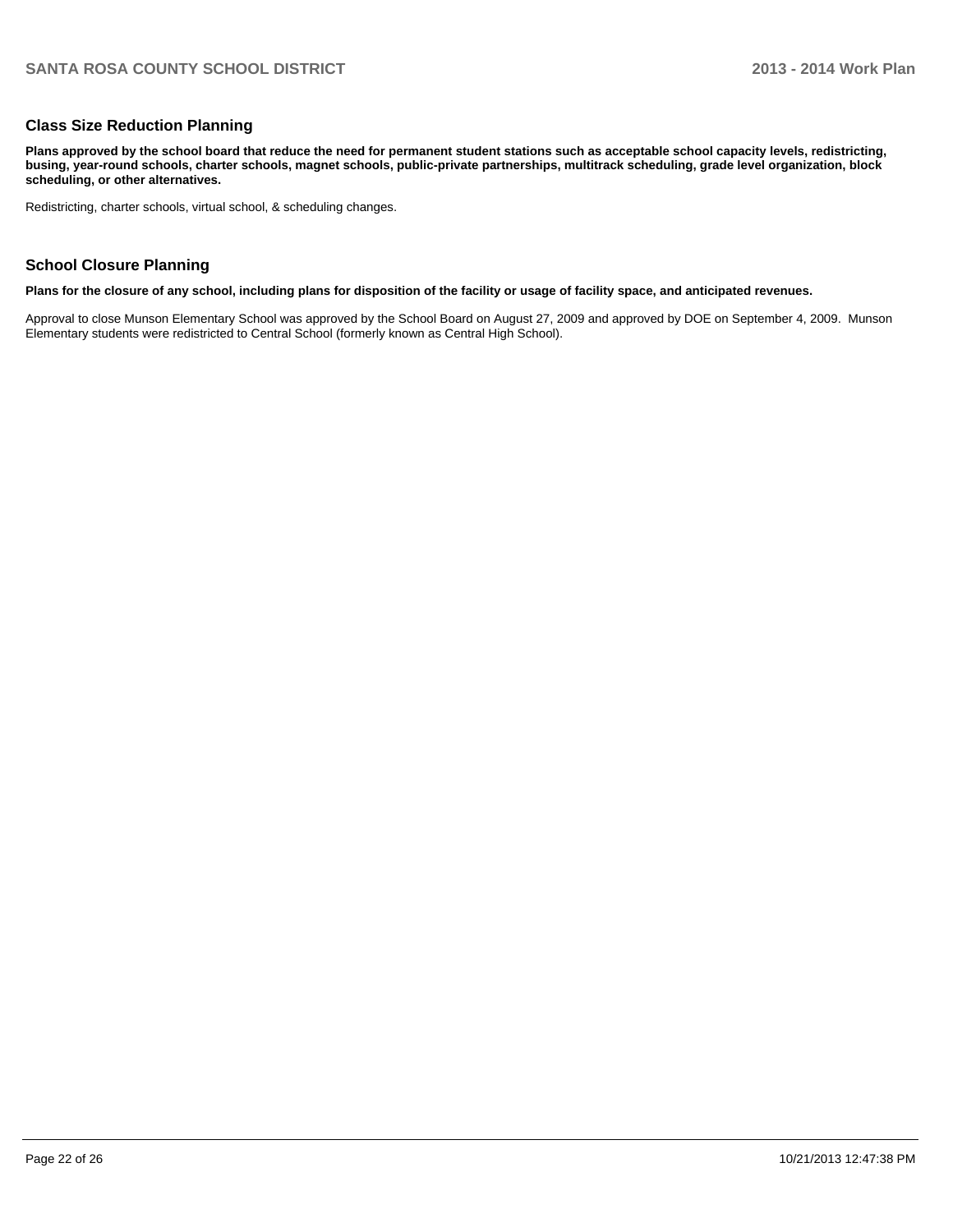Five Year Survey - Ten Year Capacity **10/21/2013** SANTA ROSA COUNTY SCHOOL DISTRICT

**Schedule of capital outlay projects projected to ensure the availability of satisfactory student stations for the projected student enrollment in K - 12 programs for the future 5 years beyond the 5-year district facilities work program.**

No items meet the criteria.

Five Year Survey - Ten Year Infrastructure **10/21/2013** SANTA ROSA COUNTY SCHOOL DISTRICT

**Proposed Location of Planned New, Remodeled, or New Additions to Facilities in 6 thru 10 out years (Section 28).**

Unknown at this time.

#### **Plans for closure of any school, including plans for disposition of the facility or usage of facility space, and anticipated revenues in the 6 thru 10 out years (Section 29).**

Closure of Munson Elementary School was approved by the School Board on August 27, 2009 and approved by DOE on September 4, 2009. Affected students were redistricted to Central School (formerly known as Central High School). The Munson Elementary School facility will be disposed of during in the 6 thru 10 out years. Anticipated revenue is unknown at this time.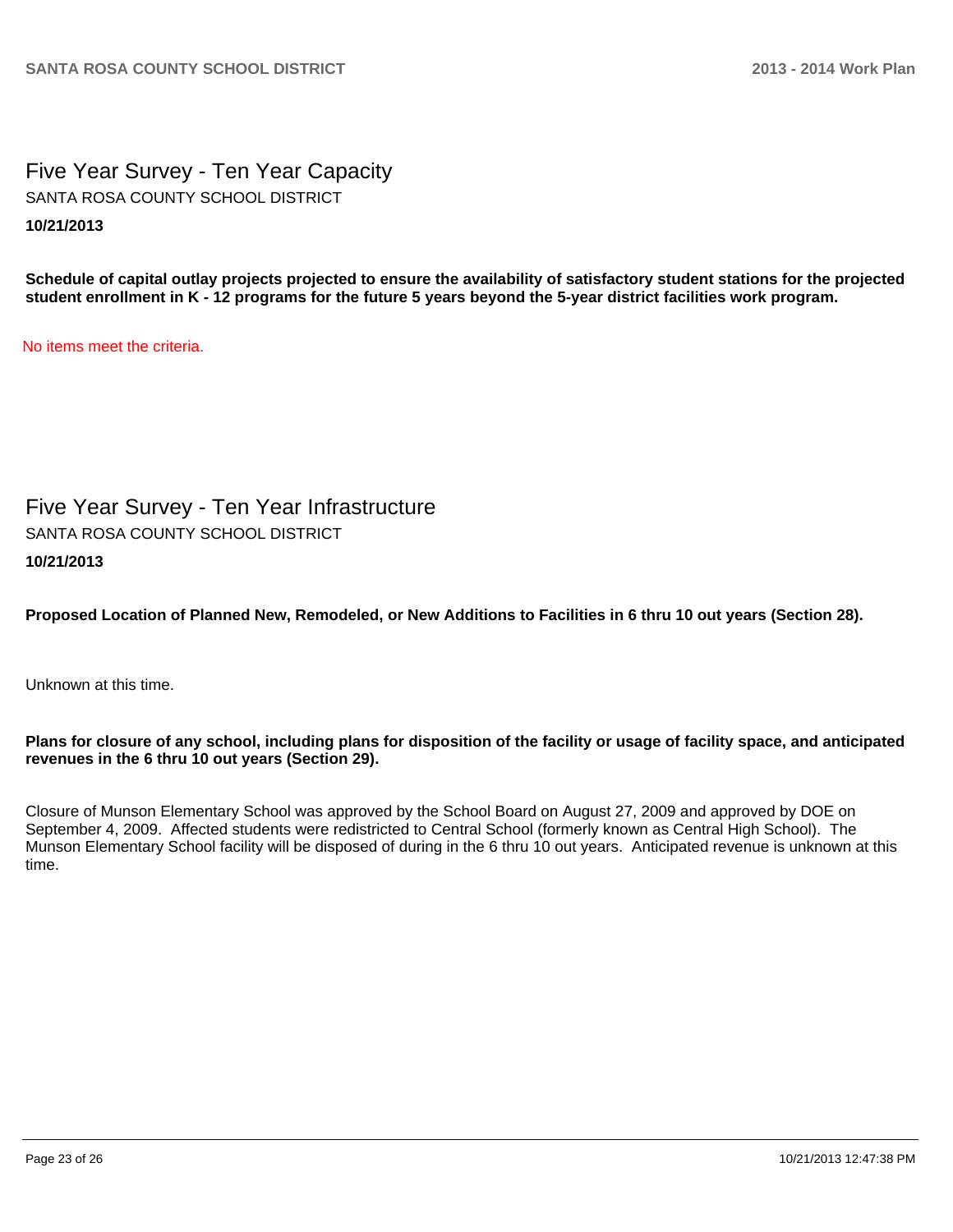Five Year Survey - Ten Year Maintenance **10/21/2013** SANTA ROSA COUNTY SCHOOL DISTRICT

**District projects and locations regarding the projected need for major renovation, repair, and maintenance projects within the district in years 6 - 10 beyond the projects plans detailed in the five years covered by the work plan.**

No items match the criteria.

## Five Year Survey - Ten Year Utilization

SANTA ROSA COUNTY SCHOOL DISTRICT

**10/21/2013**

**Schedule of planned capital outlay projects identifying the standard grade groupings, capacities, and planned utilization rates of future educational facilities of the district for both permanent and relocatable facilities.**

| <b>Grade Level</b><br>Projections | <b>FISH Student</b><br><b>Stations</b> | <b>Actual FISH</b><br>Capacity | Actual<br><b>COFTE</b> | Actual<br><b>Utilization</b> | Actual new<br><b>Student</b><br>Capacity to be<br>added/remove | Projected<br><b>COFTE</b> | Projected<br><b>Utilization</b> |
|-----------------------------------|----------------------------------------|--------------------------------|------------------------|------------------------------|----------------------------------------------------------------|---------------------------|---------------------------------|
| Elementary -<br>District Totals   | 15,826                                 | 15,826                         | 11,310.03              | 71.46 %                      | $-1,315$                                                       | 11,316                    | 77.98%                          |
| Middle - District<br>Totals       | 9,506                                  | 8,553                          | 6,427.30               | 75.15 %                      | $-153$                                                         | 6,690                     | 79.64 %                         |
| High - District<br>Totals         | 8,735                                  | 8,296                          | 6,531.18               | 78.73%                       | $-720$                                                         | 5,730                     | 75.63%                          |
| Other - ESE, etc                  | 680                                    | 506                            | 292.95                 | 57.90 %                      | $-96$                                                          | 185                       | 45.12 %                         |
|                                   | 34,747                                 | 33,181                         | 24,561.46              | 74.02 %                      | $-2,284$                                                       | 23,921                    | 77.42 %                         |

**Combination schools are included with the middle schools for student stations, capacity, COFTE and utilization purposes because these facilities all have a 90% utilization factor. Use this space to explain or define the grade groupings for combination schools.**

No comments to report.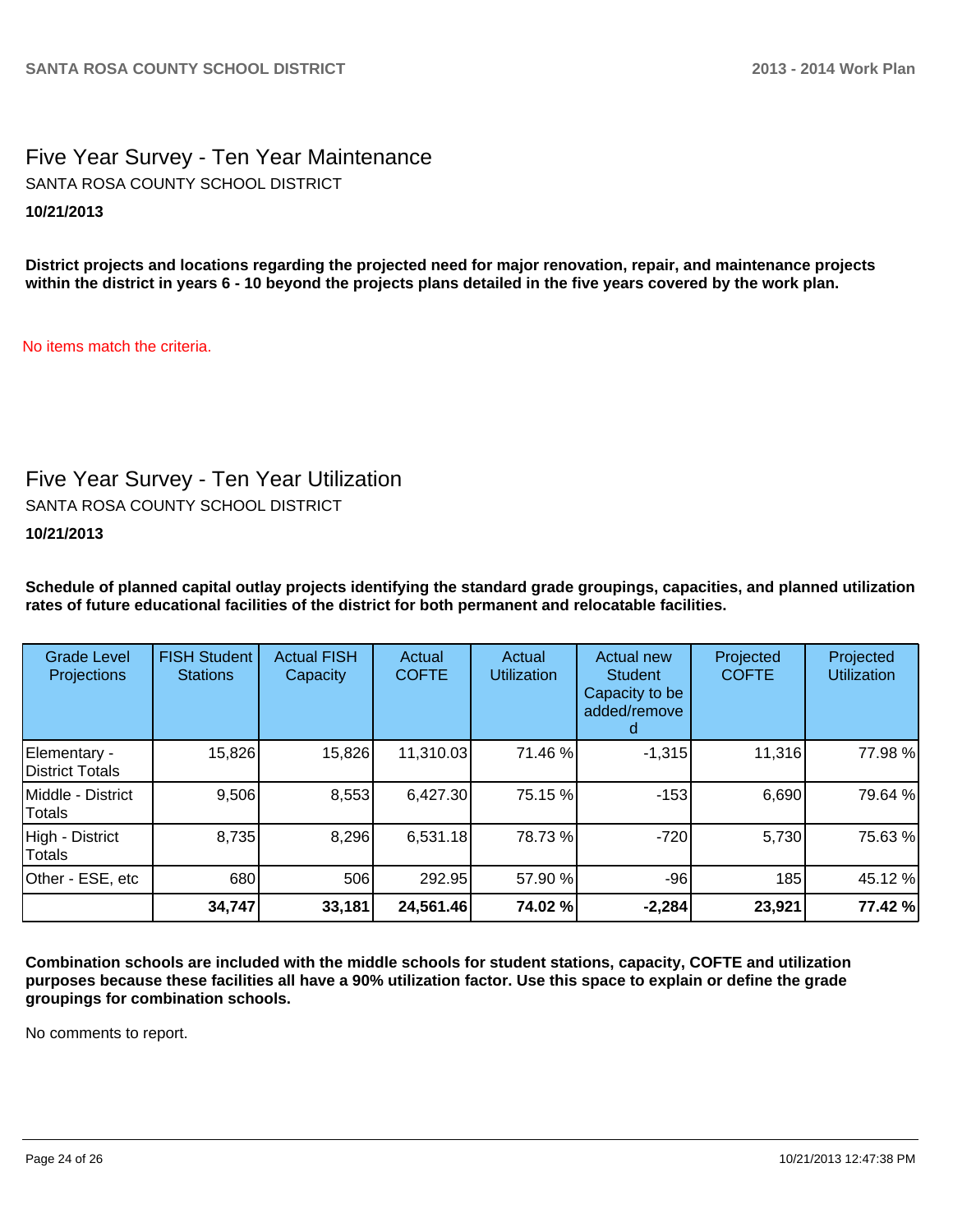Five Year Survey - Twenty Year Capacity **10/21/2013** SANTA ROSA COUNTY SCHOOL DISTRICT

**Schedule of capital outlay projects projected to ensure the availability of satisfactory student stations for the projected student enrollment in K - 12 programs for the future 11 - 20 years beyond the 5-year district facilities work program.**

No items match the criteria.

Five Year Survey - Twenty Year Infrastructure

SANTA ROSA COUNTY SCHOOL DISTRICT

**10/21/2013**

**Proposed Location of Planned New, Remodeled, or New Additions to Facilities in the 11 through 20 out years (Section 28).**

Not Specified

**Plans for closure of any school, including plans for disposition of the facility or usage of facility space, and anticipated revenues in the 11 through 20 out years (Section 29).**

Not Specified